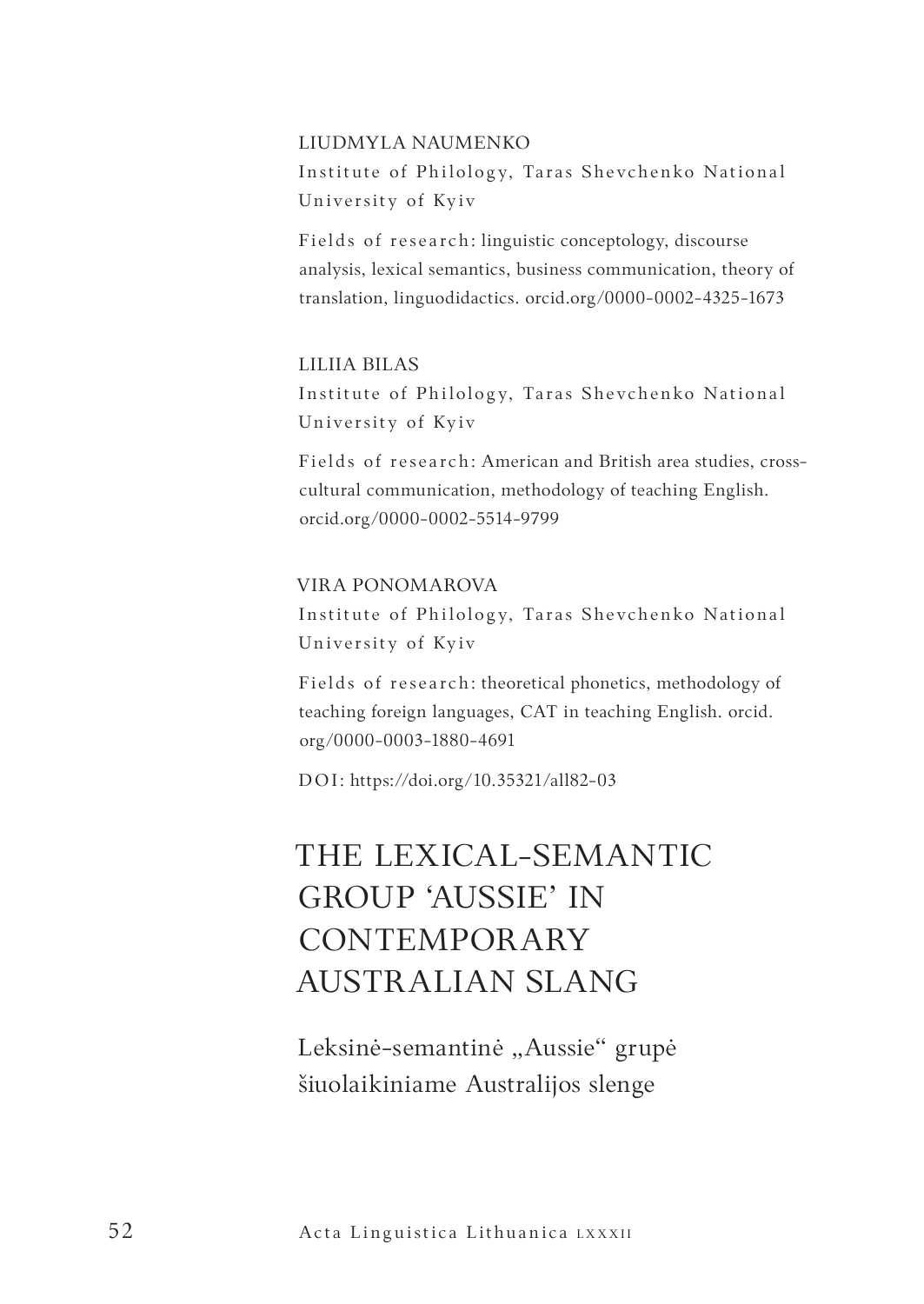#### ABSTRACT

The aim of the article is to study the lexical-semantic group 'Aussie' in contemporary Australian slang (also *strine*). The objectives of the article are to determine the semantic structure of the lexeme *Aussie* and relations between its LSVs, to reconstruct the LSG 'Aussie' and its synonymous rows, to explore its representation in lexicographical and Internet sources, as well as to make lexical-semantic and stylistic analyses of the members of the synonymous rows of its LSVs. The conducted research has ascertained that the lexeme *Aussie* has four meanings in Australian slang: the main one – 'Australia' (the basic sema 'country'), the derivative ones – 'an Australian' / 'Australian people' (the basic sema 'inhabitant(s)'), 'Australian English' (the basic sema 'language'), 'Australian dollar' (the basic sema 'money'). The main and derivative meanings are in lexical-semantic relations 'the whole – the part'. Each meaning (LSV) forms a synonymous row of slang nominations – words and word combinations in the following numerical representation: 'Australia' – 13, 'an Australian' – 170, 'Australian English' – 4, 'Australian dollar' – 45 lexical units. The lexical-semantic and stylistic analyses of synonyms have revealed: a) the ways of their formation – by affixation, compounding or both, clipping, abbreviation, hypocoristic shortening, blending, iteration; b) the naming processes – by periphrasis, metaphoric or metonymic transference, antonomasia, alliteration, assonance, onomatopoeia, rhyming, ablaut / gradation, allusion; c) the semantic traits that facilitate their creation  $-$  colour, size, material, function, appearance, social status, location, climate, pastime, feeling.

> KEYWORDS: Aussie, Australian slang, lexical-semantic group (LSG), lexicalsemantic variant (LSV), synonymous row.

### ANOTACIJA

Straipsnio tikslas – ištirti leksine-semantine grupe "Aussie" šiuolaikiniame Australijos slenge (taip pat žinomame kaip "strine", t. y. australiškasis anglų kalbos variantas). Straipsnio tikslas yra nustatyti leksemos "Aussie" semantinę struktūrą ir jos LSV (leksinių-semantinių variantų) ryšius, rekonstruoti "Aussie" leksinę-semantinę grupę (LSG) ir jos sinonimiškas eiles, ištirti jos vaizdavimą leksikografiniuose ir interneto šaltiniuose, taip pat atlikti jos LSV sinonimų eilių narių leksinę-semantinę ir stilistinę analizę. Atliktas tyrimas parodė, kad leksema "Aussie" Australijos slenge turi keturias reikšmes: pagrindinė reikšmė – "Australija" (pagrindinė sema "šalis"), vediniai – "australas" / "australai" (pagrindinė sema "gyventojas (-ai)"), "australų anglų kalba" (pagrindinė sema "kalba"), ir "Australijos doleris" (pagrindinė sema "pinigai"). Pagrindinės ir išvestinės reikšmės atsispindi leksiniuose-semantiniuose santykiuose "visa-dalis". Kiekviena reikšmė (LSV) sudaro sinoniminę slengo nominacijų eilutę – žodžius ir žodžių junginius, pateiktus šia skaitine forma: "Australija" – 13, "australas" – 170, "australų anglų kalba" – 3, "Australijos doleris" – 45. Leksinė-semantinė ir stilistinė sinonimų analizė atskleidė: a) jų formavimo būdus – afiksus, dūrinius, trumpinius, abreviatūras, hipokoristinius sutrumpinimus, maišinius (sulietus žodžius), (pa)kartojimus;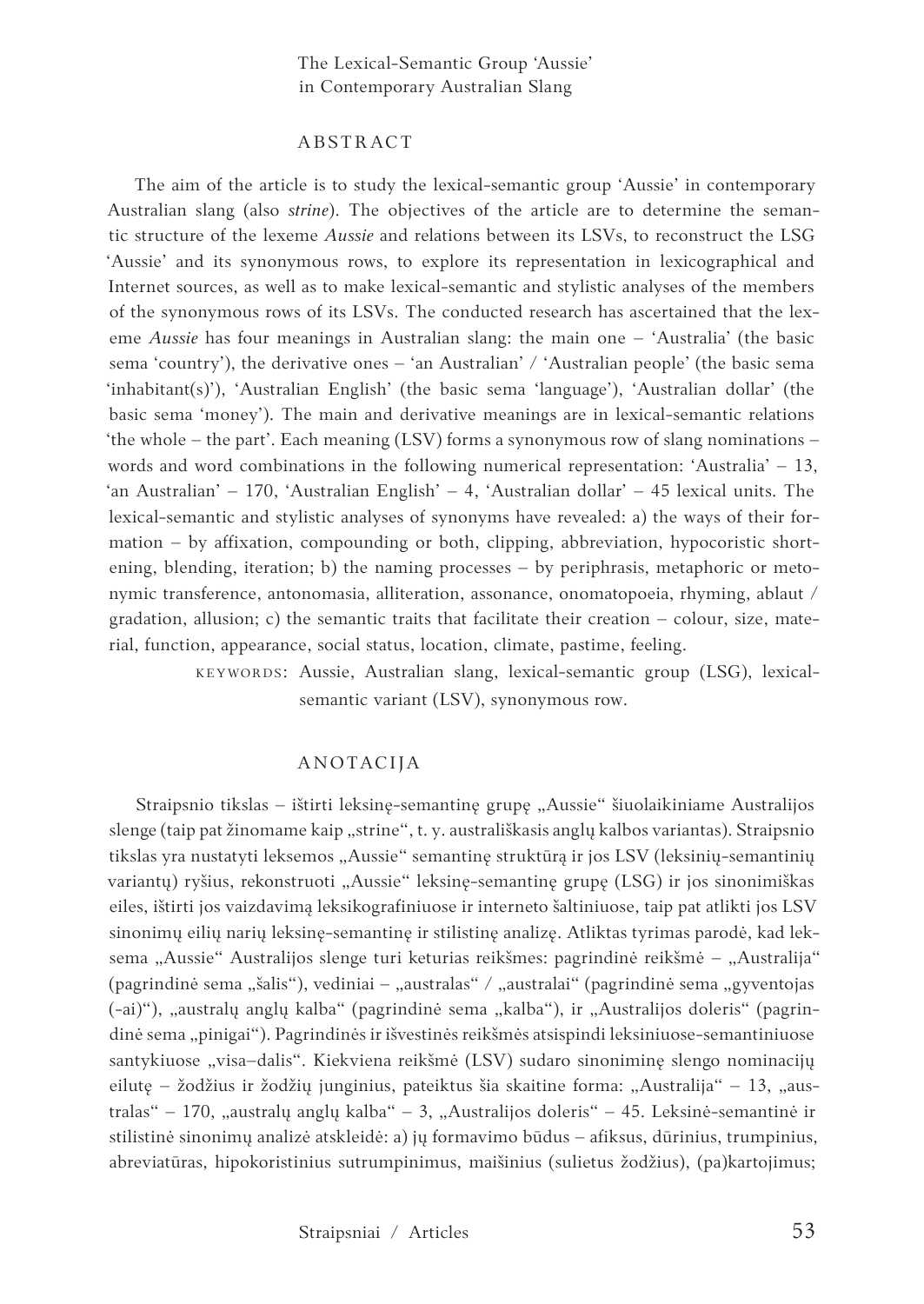b) įvardijimo procesus – perifrazę, metaforinius ar metoniminius perkėlimus, antonomaziją, aliteraciją, asonansą, onomatopėją, rimą, abliaciją / gradaciją, aliuziją; c) semantinius bruožus, palengvinančius jų kūrimą – spalvą, dydį, medžiagą, funkciją, išvaizdą, socialinę padėtį, vietą, klimatą, pramogą, jausmą.

ESMINIAI ŽODŽIAI: Aussie, Australijos slengas, leksinė-semantinė grupė, leksinissemantinis variantas, sinonimų eilė.

## 1. INTRODUCTION

For a long time English has been studied in its only form – BBC English or the British Received Pronunciation (RP); the other name is the 'Queen's English'. When contacts became more personal at the end of the  $20<sup>th</sup>$  – the beginning of the  $21<sup>st</sup>$  centuries due to the Internet, mobile telephones, satellite communication and other electronic devices, social varieties of English have attracted attention both of common people and scholars. The above-mentioned contacts in many cases are stipulated, on the one hand, by the general tendency towards globalization of the world, and, on the other hand, by genuine interest in the local peculiarities of the regional talk.

Among the scholars who have focused on Australian English, one can think of the works by J. R. L. Bernard (1969), K. Burridge and J. G. Mulder (1999), P. Collins (2012), F. Cox (2006), D. Moore (2008), etc. Among the Ukrainian scholars it is worth mentioning the contribution by L. Bilas (2017) and V. Parashchuk (2014). Though the authors consider Australian English from different points of view – phonological, stylistic, sociolinguistic, historical, etc. – our primary attention is devoted to those publications that elucidate its non-standard, everyday, colloquial and slangy layers.

The aim of the article is to study the lexical-semantic group 'Aussie' in contemporary Australian slang. The objectives of the research are to determine the semantic structure of the lexeme *Aussie* and relations between its LSVs, to reconstruct the LSG 'Aussie' and its synonymous rows, to explore its representation in lexicographical and Internet sources, as well as to make lexical-semantic and stylistic analyses of the members of the synonymous rows of its LSVs.

## 2. BODY

## 2.1. Preliminary observations

Australian English (AuE, AusE, AusEng, en-AU) is a relatively new version of the language (the first British colony was settled in 1788 in the New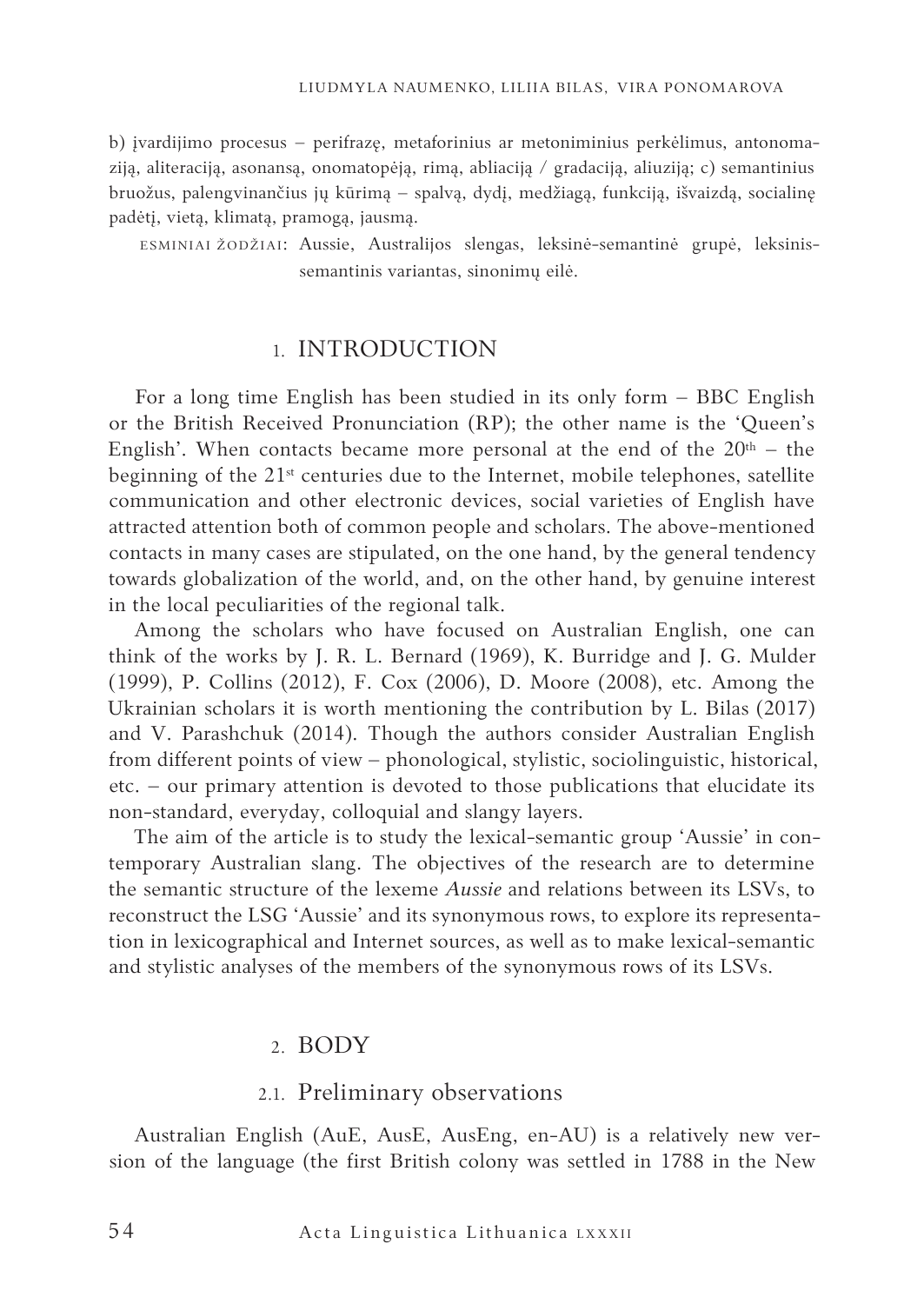South Wales province in Australia) that originated from now-vanished English, the Scottish and Irish dialects, Cockney slang, aboriginal and other languages brought to the continent by its dwellers (Moore, 2008). Australian English began as *koine* of the second generation of white settlers. J. Bernard refers to it as 'proto-broad' that diverged from a large-scale immigration influx from Britain in the 1850-80s into three identifiable accents: *Broad*, *General* and *Cultivated* (Bernard 1969). As it is stated on the *ATMC Social Portal*, general accent represents the most common type of English spoken in Australia; broad accent is usually described as more extreme (and associated with working class speech); cultivated accent is a prestige variety somewhat closer to the British RP (although actual speakers of the latter are in the minority) (3TAA 2018).

The Australian phonetician Felicity Cox believes that at present AusE embraces three groups according to the manner of pronouncing words: *Standard AusE*, *varieties of aboriginal English*, *ethnocultural AusE dialects* (Cox 2006: 10). The position of Australian English is used to be further defined according to three categories: regional Australian dialect, variant of Standard English, independent national language of the Australian continent (3TAADB 2011).

At present, Australians operate by their own bulk of vocabulary which differentiates into certain sublanguages or language layers. This vocabulary borrowed many words spoken by British and Irish convicts that at present have variations in their meanings: *bush* – 'a rural territory', *mate* – 'a friend' (BrE 'a spouse'), *paddock* – 'a field' (BrE 'a small enclosure for livestock'), *station* – 'a cattle or sheep farm', *to tie up* – 'to stick to the pole', etc. Some other loanwords are considered unique: *bluey* – 'a red-headed person', *dinkum* – 'true, authentic', *brumby* – 'a wild horse', *damper* – 'a simple kind of bread', *sheila* – 'a woman', *swagman* – 'a traveler'. Some more words are incorporated from local aboriginal languages as names of people: *koori* – 'an aboriginal person', *jackaroo* – 'an agricultural worker'; mythology: *alcheringa* – 'dreamtime', *bunyip* – 'a water monster', *yowie* – 'an ape-like monster'; flora and fauna: *bind-eya – coolibah* (any of several eucalypts), *bilby* (a kind of a rabbit), *galah* (a pink and grey cockatoo), *joey* (a baby kangaroo), *jumbuck* (a sheep), *kangaroo, koala, ostrich*, *quokka* and *wallaby* (small and mid-sized kangaroos), *quoll* (a kind of a marsupial), *yabby* (any of several freshwater crayfish); natural phenomena: *billabong* – 'an arm of a river made by water flowing from the main stream', *bombora* – 'a wave formed over a reef or rock', *gilgai* – 'a terrain of low relief with hollows, rims, and mounds'; arms: *boomerang*; musical instruments: *didgeridoo*, *yidaki* (wind instruments); actions: *cooee* – 'a high-pitched call', *yakka* – 'hard work', *bogey* – 'to swim or bathe', *boots'n'all* – 'to do something with gusto', etc.

Besides, Australians have their own colourful vernacular called *strine* that originated from Cockney slang and the Irish dialect of early convicts and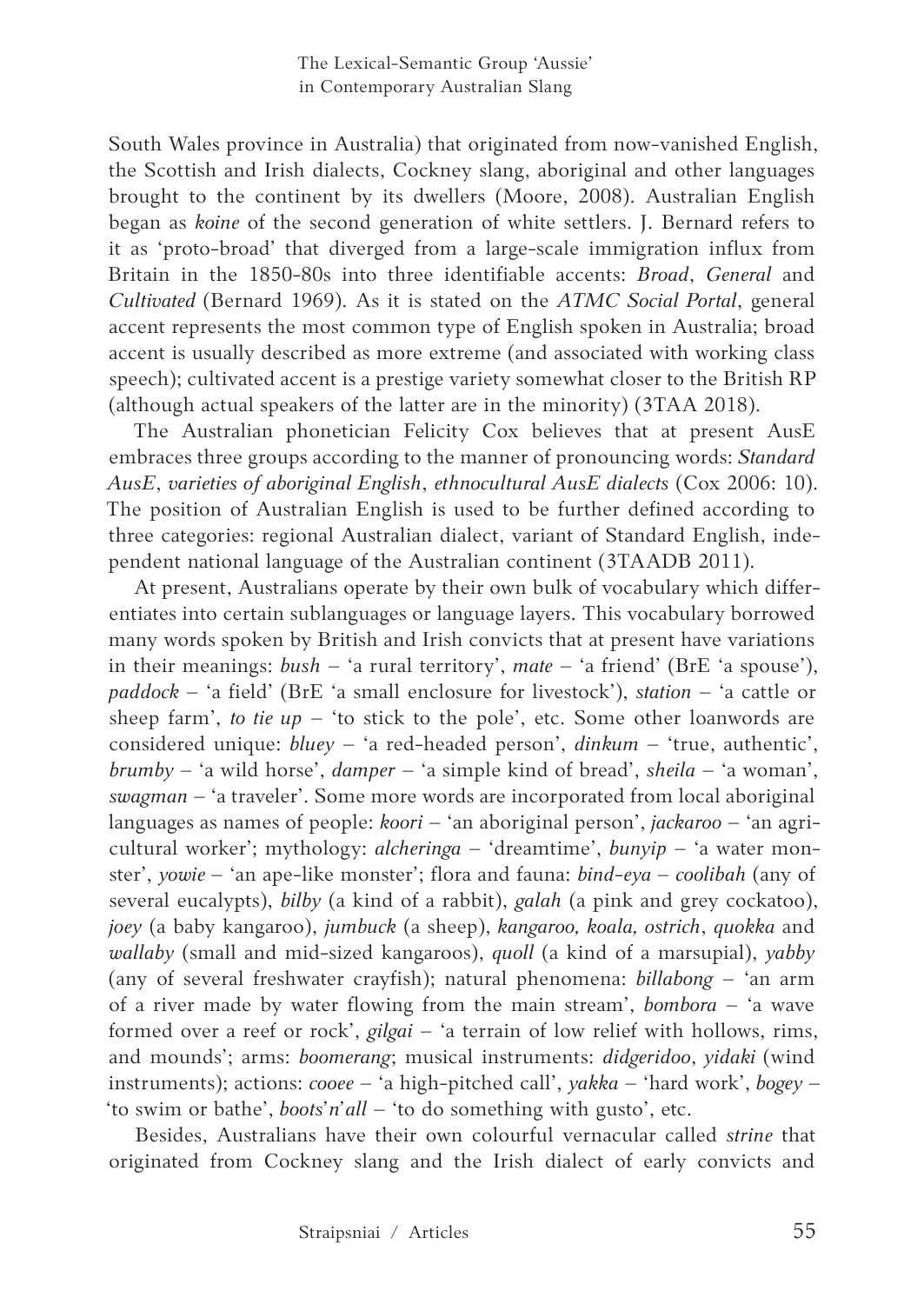acquired the name of *flash language*. It is an informal, humorous and metaphoric sublanguage of the rebellious subculture that reflects the originality of the country. It is Australia's greatest creative product that can be ironic and self-deprecating, but also rude, crude and cruel (Hampshire 2010). Australian slang, which is defined as "informal language or specific words used mainly in spoken language" (100ASWP 2020), is full of abbreviations, profanities and vulgarisms, e.g.: *arvo* (for *afternoon*), *Aussie* (for *Australia* or *an Australian*), *ABC* (for *an Australian born Chinese*), *barbie* (for *a barbecue*), *doco* (for *a document*), *footy, footie* (for *football*), *smoko* (for *smoking*), *telly* (for *a television*), *G'day, gidday* (for *Good day), BYO* (for *bring your own*) meaning 'people should bring their own drinks, food or dessert' (AS); *white maggot* (for *an Australian football player*, derog.), *wog* (for *a person of Mediterranean or Middle Eastern descent*, less derogatory now but still offensive) (TBGAS 2004: 120); *prawn* (for *a fool person*, abusive) (MOAWI); *piss* (for *beer*), *piss up* (for *a party*), *pissed as a newt* (for *drunk*), *a piece of piss* (for *an easy talk*) (UASD 2011: 46). The latter nominations bear vulgar and rude connotations.

In the *Encyclopedia Britannica* the notion 'slang' is defined by D. W. Maurer as "unconventional words or phrases that express something new or something old in a new way. Its colourful metaphors are generally directed at respectability, and it is this succinct, sometimes witty, frequently impertinent social criticism that gives slang its characteristic flavour" (Maurer 2020). These words correspond to the definition of slang by Ukrainian scholar Lesia Stavyts'ka: "Slang is a linguistic environment of communication of a great number of people which is evaluated by the society as expressively non-official, everyday, familiar" (Stavyts'ka 2005: 24). J. Hunter, the editor of *The True Blue Guide to Australian Slang*, remarks: "Australians are known for their informality and laid-back nature, and this is reflected in their liberal use of colourful and amusing slang" (TBGAS 2004). Aussies are rather liberal in their language behaviour, they use jokes and metaphors, rhymes, curses, dysphemisms, sexual innuendo, words expressing idiosyncrasies. The Aussie slang has become a casual, informal, common talk for the country that values irrelevant wit, humor, irony and self-deprecation. Such phrases as *budgie smugglers* ('a man's swimming costume'), *dingo's breakfast* ('no breakfast at all'), *ducks on the pond* ('women are coming') (ASDKN 2018) became typical for everyday communication of native Australians.

## 2.2. Methodology

The methodology of the research is based on the works of Australian lexicologist J. R. L. Bernard (1969) and phonetician Felicity Cox (2006) devoted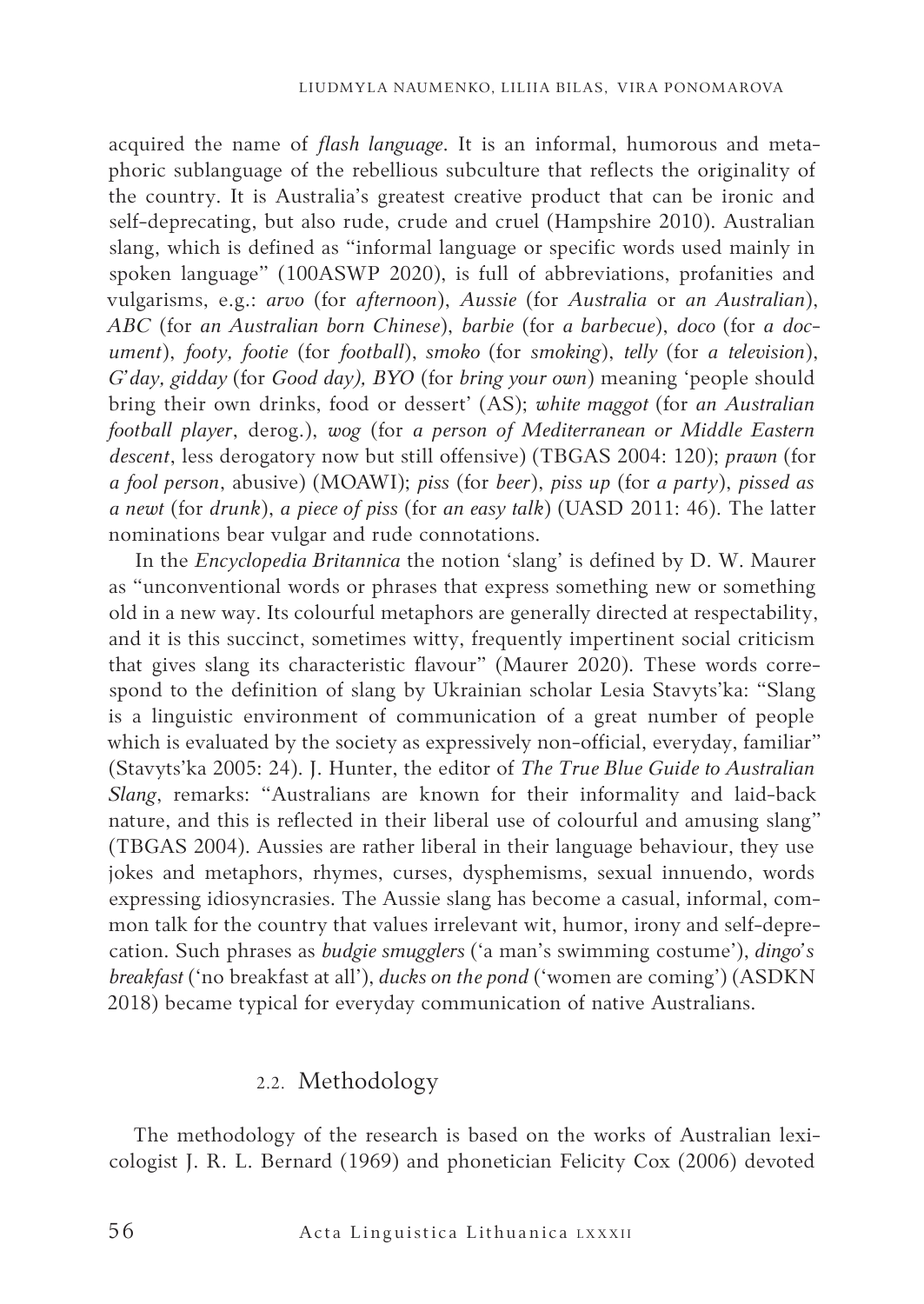to the regional and local varieties of AusE, i.e., its pronunciation variants and lexical-semantic differentiation. So, the research is focused on Australian slang as a sociolinguistic phenomenon. The methodology applied includes the methods of word definitions and comparison of meanings of slang words in different lexicographical and Internet sources, componential analysis of the lexeme *Aussie*, lexical-semantic and stylistic analyses of the members of the synonymous rows of LSVs. The theoretical background of the research is supported by the generally accepted idea of the systemic organisation of a language or a sublanguage, Australian slang in particular. The presumption of this point of view is based, on the one hand, on Ferdinand de Saussure's theory of a language as a hierarchical system of relations: "In a language everything is based on relations" (Saussure 1916: 122) – linear / syntagmatic, paradygmatic, associative, oppositional, identical, equivalent, similar, complementary, contrastive, of inclusion / exclusion, cause-result, hyponym-hyperonym, etc.; on the other hand, on the systemic-structural organisation of the language vocabulary in lexical-semantic fields (LSF), lexical-semantic groups (LSG), synonymous rows (SR), thematic groups (TG), etc. (Levytskiy 2012: 271).

A lexical-semantic group of words is understood as "a set of differently structured units formed on the basis of the common semantic kernel which determines dependence and relations of its elements as units of the language system" (Krekhno 2005: 25). According to L. M. Vasiliev, a lexical-semantic group is considered "a class of words (lexemes) united at least by one lexical paradigmatic sema" (Vasiliev 1971: 109).

Prominent Ukrainian scholar V. V. Levitskiy proposes seven differential criteria to distinguish an LSG from other lexical microsystems, i.e.: 1) the linguistic / extra-linguistic determination of lexical links; 2) the type of structural relations (commutation / substitution) in the framework of a microsystem; 3) the type and place of a group name; 4) the material / ideal denotatum; 5) the discreteness / non-discreteness of nominated objects of the reality; 6) the volume of a group; 7) the configuration of a group (one-, two-, or three-dimensional) (Levitskiy 2012: 269-283).

According to the first two criteria, an LSG is a microsystem with non-relevant relations with objects of the reality, and thus, the arrangement of its lexis takes place on the basis of interlanguage relations – both synonymous and antonymous. According to the other criteria, an LSG includes the words which nominate both material and ideal objects, as well as words with abstract and concrete meanings; the lexical dominant is a word-member of the group; the elements of the group are in the relations of commutation and substitution; the volume of the group comprises at least several members, and it has a twodimensional configuration.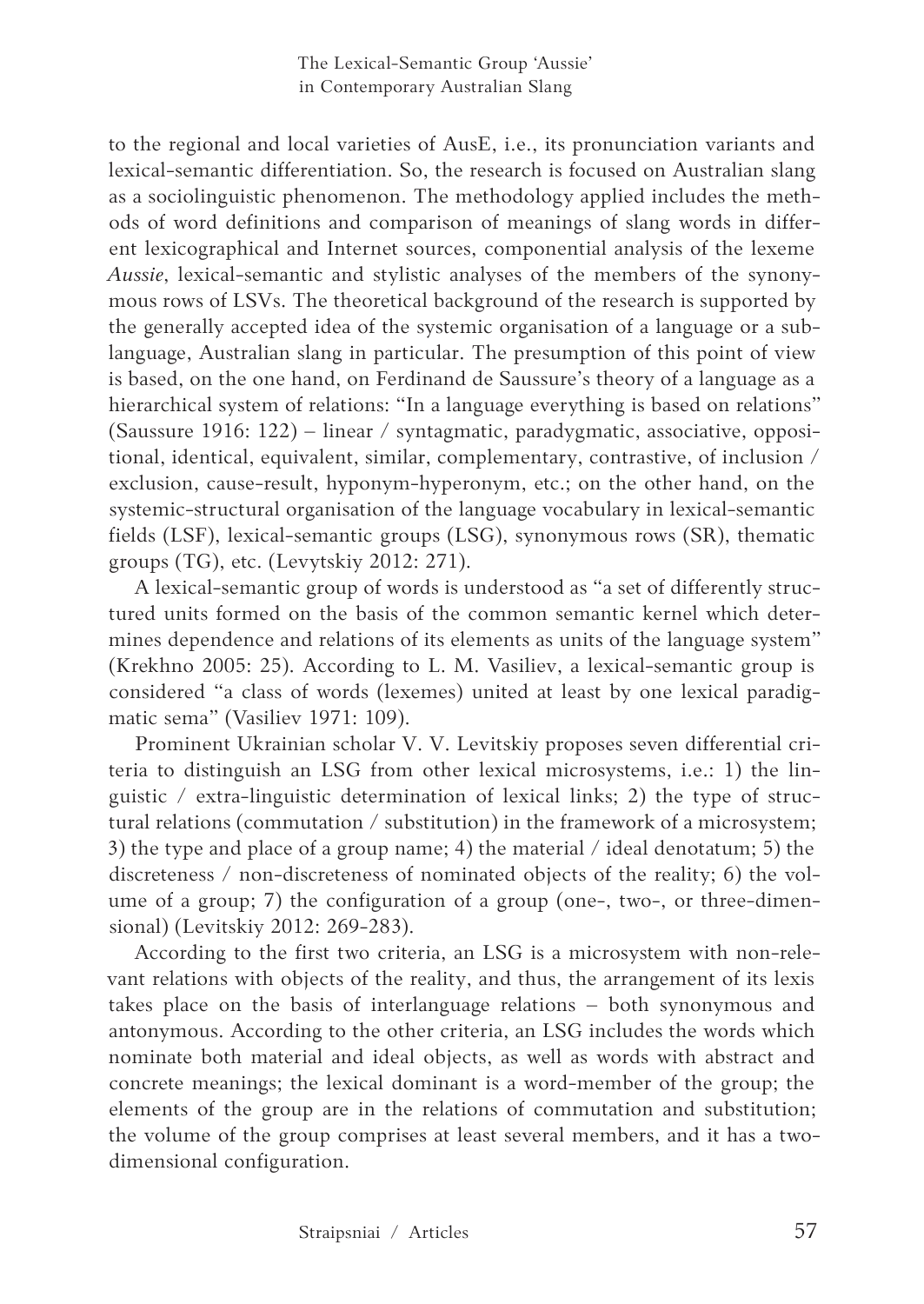As Russian lexicologist A. A. Ufimtseva states, "the basis of an LSG is a word <...> in its variable and complex relations with other dictionary units" (Ufimtseva 2002: 4). Such a basic word (also *name* or *semantic dominant*) is a polysemantic lexeme. Each of its lexical-semantic variants forms a synonymous row with other words which belong to this LSG. So, the lexical-semantic structure of a semantic dominant of an LSG, according to V. V. Levitskiy (2012: 280), can be illustrated by the following scheme:

|  |  |  |  | $7 \t a1$ - $a2$ - $a3$ - $a4$ - $a5$                                                              |  |
|--|--|--|--|----------------------------------------------------------------------------------------------------|--|
|  |  |  |  | A $\rightarrow$ b <sup>1</sup> - b <sup>2</sup> - b <sup>3</sup> - b <sup>4</sup> - b <sup>5</sup> |  |
|  |  |  |  | $\Delta$ $c^1$ – $c^2$ – $c^3$ – $c^4$ – $c^5$                                                     |  |

Scheme 1. Lexical-semantic structure of the semantic dominant of an LSG

According to Scheme 1, symbol A represents a polysemantic basic word of an LSG; the main LSV is represented by symbols  $a<sup>1</sup> - a<sup>2</sup> - a<sup>3</sup>$ , etc.; the remaining LSVs – by symbols  $b^1 - b^2 - b^3$ , etc. and  $c^1 - c^2 - c^3$ , etc. correspondingly.

The next step of studying an LSG is to reconstruct the semantic structure of the basic word, to trace relations between its LSVs, to compose synonymous rows to each LSV, to make lexical-semantic and stylistic analyses of synonyms.

## 2.3. Corpus data

The gathered corpus data comprise authentic Australian slang dictionaries, vocabularies, lexicons, i.e.: *Australian Guide to Language* (AGL), *Australian Slang* (AS), *Aussie Slang Dictionary* (ASD 2004), *Aussie Slang Dictionary. Koala. net* (ASDKN 2018), *Australian Slang and Other Local Lingo* (ASOLL 2017), *Dictionary of Australian Slang* (DAS), *Concise New Partridge Dictionary of Slang and Unconventional English* (CNPDSUE 2008), *A Dictionary of Australian Words and Terms* by G. W. Lawson (DAWT 1997), *Meanings and Origins of Australian Words and Idioms* (MOAWI), *The True Blue Guide to Australian Slang* by J. Hunter (TBGAS 2004), *The Ultimate Aussie Slang Dictionary* (UASD 2011), *Word up*. *A Lexicon and Guide to Communication in the 21st Century* by M. McCrindle and E. Wolfinger (WLGC21C 2011), *100 Australian Slang Words and Phrases* (100ASWP 2020), *125 Australian Slang Words and Phrases*. *A Guide to Aussie Slang* (125ASWP 2015); Internet resources connected with the topic under scrutiny: *Crow-eaters, Sandgropers, Banana benders, Cornstalks and More* (CSBBCM 2016), *Ever Colourful Australian Currency Slang Nicknames*  (ECACSN), *Holey Dollars to Grey Nurses* by M. Gwynn (Gwynn 2014), *Slang:*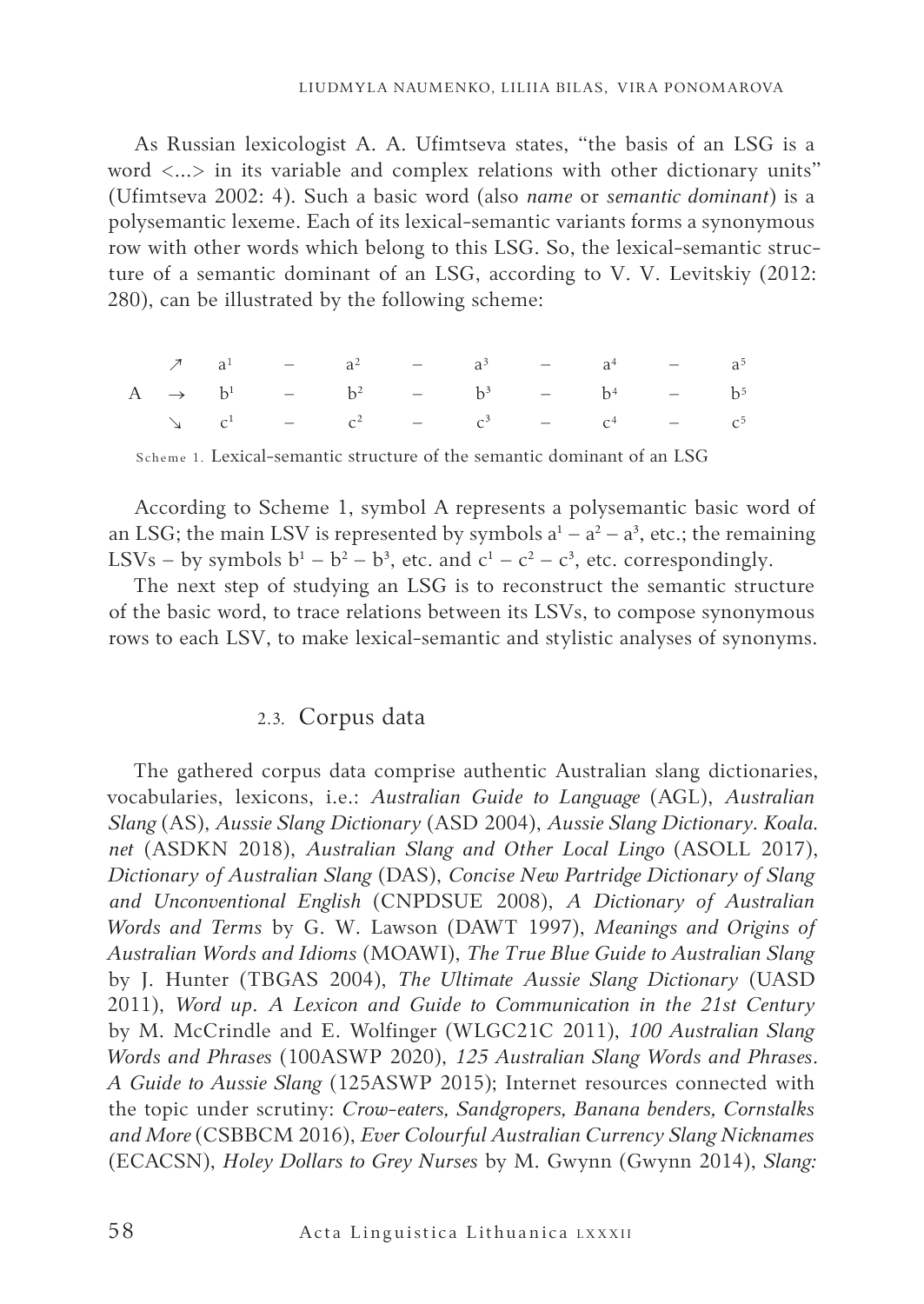*What Aussies call other Aussies*, by F. Povah and A. Middleton (Povah 2013), *Slang Terms for Money*. *Current Denominations* (STMCD), and the online platform for clarifying the meaning of particular slang words: *Browse the Aussie Slang Dictionary* (BASD 2020).

## 2.4. Reconstruction of the LSG 'Aussie'

The LSG 'Aussie' has been selected for the analysis from such considerations: it is nominated by a polysemantic word (with at least four meanings) as well as it possesses the most numerous number of synonyms (231 lexical units) in comparison with other nominations (sports and games  $-50$ , place names  $-40$ , politics  $-24$ , military matter  $-19$ ) according to our calculations of slang units in the material researched.

The next steps, with reference to the above-exposed methodology, are to elucidate the meanings / LSVs of the word *Aussie*, to reconstruct its semantic structure (to determine the main and derivative semas and relations between them), to build synonymous rows to each LSV according to the explored lexicographical and other relevant sources.

Thus, the lexeme *Aussie* is lexicographically recorded with the following meanings: 1) 'Australia' (MOAWI); 2) 'Australian' (AS; ASDKN 2018; MOAWI; UASD 2011: 15), 'an Australian' (DAS), 'Australian people' (TBGAS 2004:10); 3) 'Australian English' (MOAWI); 4) 'Australian dollar' (MOAWI).

The main meaning of the word *Aussie* is 'Australia', the others – 'an Australian / Australian people', 'Australian English', 'Australian dollar' – being its derivatives. They originated on the basis of the main meaning by metonymic transference and correspond to it as 'the part' to 'the whole', thus forming the lexical-semantic relations 'the whole – the part'.

The first meaning / LSV 'Australia' (the basic sema 'country') forms the following row of synonyms represented by 13 lexical units: *Bazzaland –* 'Australia' (UASD 2011: 17); *Down Under* – 'Australia and New Zealand' (ASDKN 2018); *The Great Southern Land*; *The Land of the Long Weekend* (TBGAS 2004: 65); *The Lucky Country* – 'a term synonymous with Australia' (ASDKN, 2018); *Never Never* – 'the centre of Australia' (ASDKN 2018); *Outback* – 'the interior Australia' (ASDKN 2018); *Oz –* 'Australia' (ASD 2004; ASDKN 2018; DAS; UASD 2011: 45); *RARA* – 'rural and regional Australia' (TBGAS 2004: 86); *Straya –* 'Australia' (125ASWP 2015), 'short for Australia' (100ASWP 2020); *Top End* – 'the far north of Australia' (ASDKN 2018); *the wide brown land / the sunburnt country* – 'refers to Australia' (MOAWI).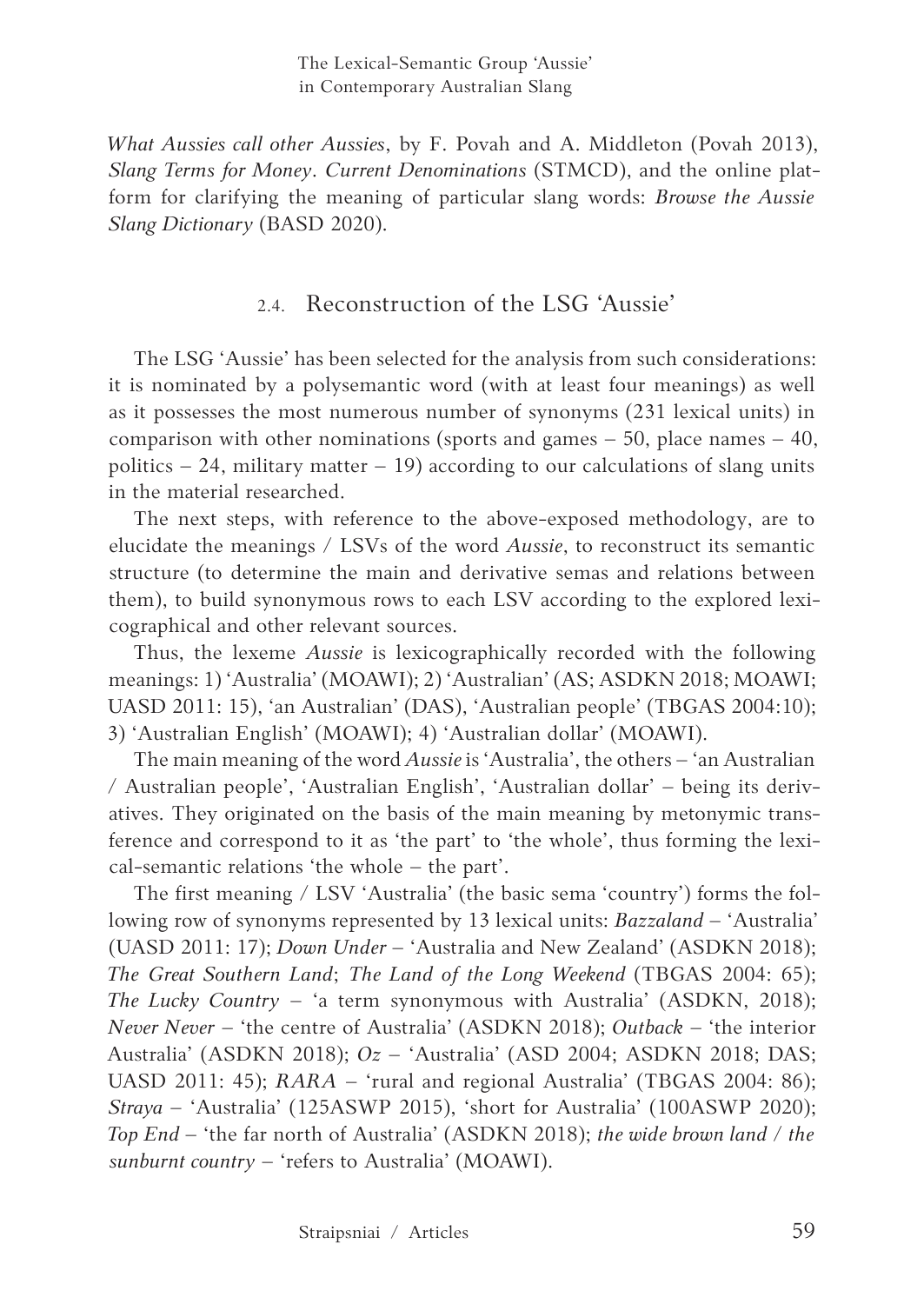The first row of synonyms is represented by slang units formed by: clipping of the already existing word in a form of a syncope – *Straya* (Australia); abbreviation in the form of an acronym  $- RARA$  (rural and regional Australia); compounding – *Bazzaland*; iteration – *Never Never*; renaming. Renaming produces periphrases on the basis of the following semantic traits: 'location': *Down Under* – *Outback* – *Top End*, *The Great Southern Land*; 'climate': *the sunburnt country*; 'colour': *the wide brown land*; 'pastime': *The Land of the Long Weekend*; 'feeling': *The Lucky Country*, or allusion: *Oz*.

It is interesting to note that the nickname *Bazzaland* was formed under the influence of the cartoon character Barry (Bazza) McKenzie created by Barry Humphries in 1973 (CNPDSUE 2008: 39). The place name *Oz* reproduces in writing the pronunciation of the toponym *Australia*. Its first evidence as *Oss* appeared in 1908; occasionally, the word was written as *Aus*, but pronounced in the same way. Presumably, the form was influenced by 'The Wizard of Oz' (screened on the plot of the fairy tale by L. Frank Baum), a film that gained worldwide popularity in 1939. The first record of the word *Oz* in the meaning 'Australia' was marked in the wartime newsletter in 1944 (MOAWI). The periphrasis *The Great Southern Land* first appeared in the name of a single released by the Australian rock band *Icehouse* in 1982; *the wide brown land* and *the sunburnt country* originated in the poem 'My Country' by Dorothea Mackellar in 1908.

The second meaning / LSV 'an Australian' / 'Australian people' (the basic sema 'inhabitant(s)') forms the following row of synonyms represented by 170 lexical units: *ABC* – 'an Australian-born Chinese' (AS); *abo* / *boong* – 'an aborigine' (AS); *apple eater* – 'someone from Tasmania' (UASD 2011: 14); *banana bender* – 'a person from Queensland' (ASDKN 2018; UASD 2011: 16); *bruce* – 'an Aussie bloke' (125ASWP 2015), *bushie* – 'a bushman' (ASDKN 2018; DAS; TBGAS 2004: 27; UASD 2011: 21); *cabbage patcher* – 'a resident of the state of Victoria' (AS; UASD 2011: 21); *cane toad* – 'someone from the state of Queensland' (AS); *cockroach* – 'a person from New South Wales' (ASDKN 2018); *crow eater* / *pie eater* – 'a South Australian resident' (AS; ASDKN 2018; UASD 2011: 44); *dinky di* / *dink* / *dinkum* / *ridgy didge* – 'a genuine Aussie' (AS; ASOLL 2017; DAS; TBGAS 2004: 36; UASD 2011: 55); *Easterner* – 'a person from the eastern states' (UASD 2011: 28); *geebung* – 'a native born Australian living in a remote area' (UASD 2011: 32); *gumsucker* – 'a resident of the state of Victoria' (UASD 2018: 33); *Joe Bloggs, Joe Blow* – 'an ordinary Aussie' (DAS; TBGAS 2004: 60); *magpie* – 'a South Australian' (UASD 2018: 41); *mainlander* – 'a person from the mainland of Australia' (UASD 2011: 42); *Mexican* – 'a person from the south of Queensland or New South Wales border' (ASDKN 2018); *norm –* 'an average bloke' (TBGAS 2004: 74); *Oz –* 'an Australian' (ASD 2004); *sandgroper* – 'a person from Western Australia' (AS; ASDKN 2018; UASD 2011: 50); *swaggie*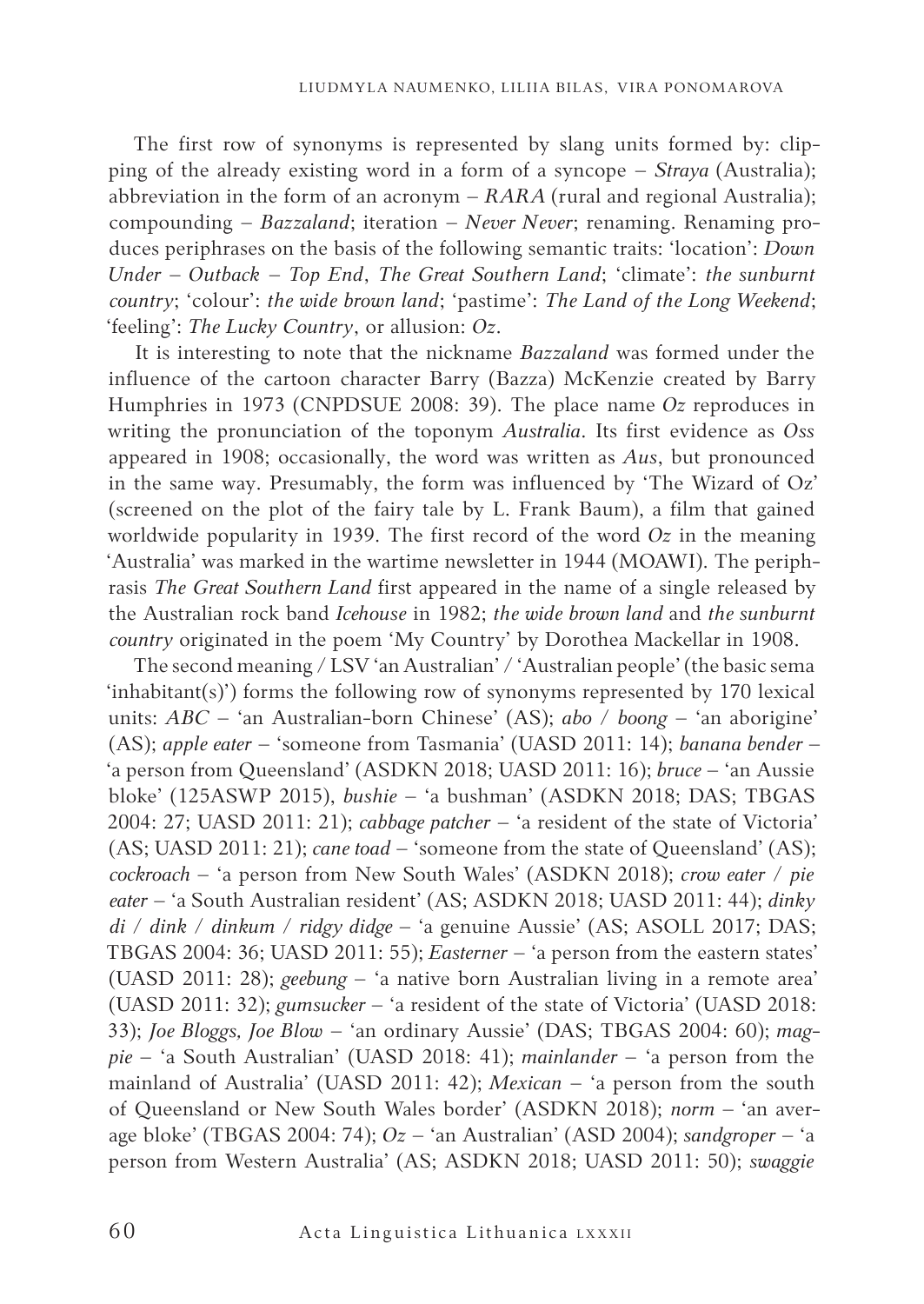*/ swagman –* 'a bushman' (UASD 2011: 53); *Sydneysider –* 'a Sydney citizen' (DAS); *tassie tiger* – 'a resident of Tasmania' (UASD 2011: 54); *Taswegian* – 'a person from Tasmania' (ASDKN 2018; UASD 2011: 54); *top ender* – 'a person from the northern territory' (UASD 2011: 55); *true blue* – 'a very genuine, loyal, expressing native values Australian' (MOAWI); *westie* – 'a person from the western suburbs of Sydney' (TBGAS 2004: 118; DAS); *whitefella* – 'a non-aboriginal person of European descent' (TBGAS 2004: 119); *wog* – 'a person of Mediterranean or Middle Eastern descent'(ASDKN 2018; TBGAS 2004: 120; UASD 2011: 58), 'a migrant from southern Europe' (MOAWI); *Zorba* – 'an affectionate nickname of a person of Greek ancestry' (TBGAS 2004: 125).

This synonymous row also includes Australian slang words that comprise certain additional semas, i.e.:

'gender': *bint* – 'a woman' (DAWT 1997: 8); *bit of muslin* – 'a woman' (DAWT 1997: 26); *bloke* – 'an Australian man' (TBGAS 2004: 17); *blokette* – 'an Australian woman' (TBGAS 2004: 17); *bodgie* – 'a teenage larrikin' (MOAWI); *fluff* – 'a female' (DAWT 1997: 16); *gin* – 'an aboriginal woman' (DAWT 1997: 18); *Jane* – 'a woman' (DAWT 1997: 18); *jackaroo* – 'a male cattle station worker' (UASD 2011: 37); *jillaroo* – 'a female cattle station worker' (UASD 2011: 37); *lubra* – 'an adult female Australian aboriginal' (DAWT 1997: 24); *mate* – 'a form of address for men' (TBGAS 2004: 70); *ocker, ockerdom* – 'a typical Australian male' (ASD 2004; DAS; MOAWI; TBGAS 2004: 75); *ockerette*, *ockerina* – 'an ocker's female counterpart' (MOAWI; TBGAS 2004: 75); *sheila* – 'an Australian female, a girl or woman' (UASD 2011: 51); *skirt* – 'a girl' (DAWT 1997: 35); *tabby* – 'a girl' (DAWT 1997: 37); *tin plate* – 'a mate' (DAWT 1997: 37); *twist and twirl* – 'a girl' (DAWT 1997: 38); *widgie* – 'a female counterpart of a bodgie' (MOAWI);

'age': *ankle biter* – 'a small child' (UASD 2001: 14); *billy lids* – 'kids' (ASOLL 2017; UASD 2011: 18); *cornstalk* – 'a young Australian' (DAWT 1997: 9); *crumblies* – 'frail old people' (AS); *grumblebum* – 'an older person who habitually complains' (UASD 2011: 33); *kiddiewink* – 'a child' (UASD 2011: 39); *mark foy* – 'a boy' (UASD 2011: 42); *nipper* – 'a young child' (AS; UASD 2011: 43); *rug rats* – 'children' (AS); *tacker* – 'a young child' (TBGAS 2004: 107); *tin lid* – 'a child' (UASD 2011: 55); *whipper-snapper* –'a young person' (AS); *wrinkie* – 'an old person' (TBGAS 2004: 121);

'relations': *ball and chain* – 'one's wife' (AS); *battleaxe* – 'a wife or motherin-law' (UASD 2011: 17); *cheese & kisses* – 'a missus, a wife' (UASD 2011: 22); *cobber* – 'a friend' (DAWT 1997: 13), 'a companion or friend' (ASOLL 2017), 'a mate, a friend' (TBGAS 2004: 29); *cook* – 'one's wife' (UASD 2011: 24); *folks* – 'one's parents' (ASD 2004); *mate* – 'a close friend or acquaintance' (MOAWI); *missus* – 'a wife' (TBGAS 2004: 70); *ol' cheese* – 'a mother' (UASD 2011: 44); *old Dutch* – 'a wife' (DAWT 1997: 29); *oldies* / *olds* – 'parents' (TBGAS 2004: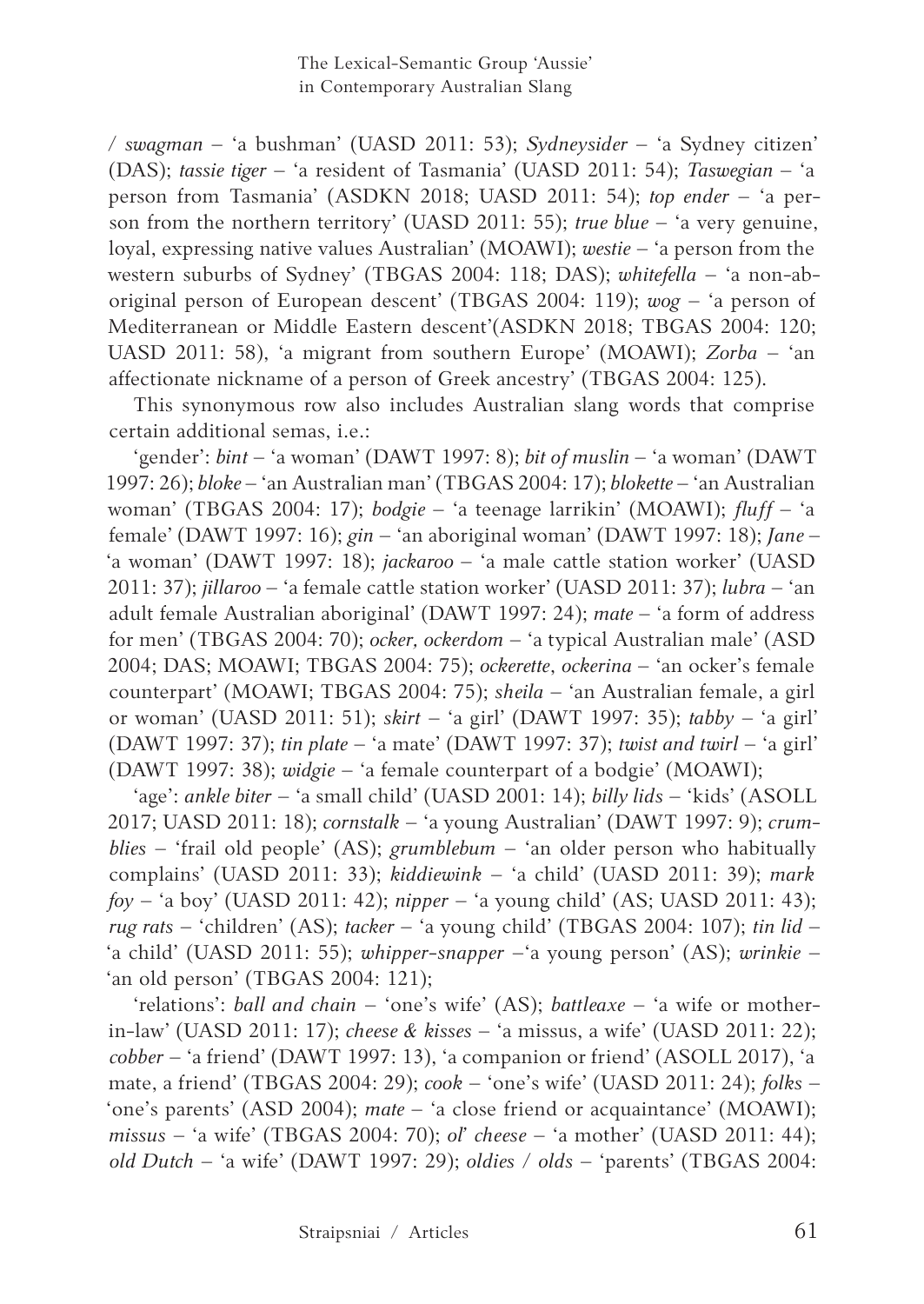76; UASD 2011: 44); *ol' man* / *old man* – 'a father' (UASD 2011: 44); *old pot* –'a father' (DAWT 1997: 31); *pard* – 'a friend' (DAWT 1997: 30); *rellie / rello* / *rels*– 'a family relative' (ASOLL 2017; UASD 2011: 49); *tart* – 'a girlfriend or sweetheart' (MOAWI); *trouble and strife* – 'a wife' (WLGC21C 2011: 81);

'social status': *battler* – 'a person who struggles to make a living' (CNRDSUE 2008: 38; UASD 2011: 15); *bunyip aristocracy* – 'Australians who bung on aristocratic airs and graces' (TBGAS 2004: 23); *feral* – 'a person living outside the conventional bounds of society' (MOAWI); *silvertail* – 'a member of the upper class' (TBGAS 2004: 97); *squatter* – 'a person of elevated socio-economic status' (MOAWI); *squattocracy* – 'the early landed gentry in the white settlement of Australia' (TBGAS 2004: 101); *tall poppy* – 'a person with great wealth or status' (ASD 2004; DAS; UASD 2011: 54), 'successful people or celebrities' (ASOLL 2017);

'appearance': *arse wipe* – 'a very unpleasant person' (AS); *beanpole* – 'a tall, thin person' (TBGAS 2004: 14); *bluey* – "a red-headed person" (MOAWI), *bush pig* – 'an ugly person' (AS); *curly* – 'a bold person' (AS); *eggshell blonde* – 'a bold person' (ASD 2004); *half pinter* – 'a small person' (UASD 2011: 34); *headturner* – 'an attractive person' (ASD 2004); *keg-on-legs* – 'a short, obese person' (ASD 2004; TBGAS 2004: 62); *looker / good-looker* – 'a good-looking person' (ASD 2004); *nasty piece of work* – 'an unpleasant person' (UASD 2011: 43); *scunge* – 'an untidy person' (UASD 2011: 51); *spunk* – 'a good-looking person (of either sex)' (ASDKN 2018); *stickybeak* – 'a nosy person' (ASDKN 2018);

'mental abilities': *boob* – 'a foolish person' (AS); *boofhead* – 'a fool or simpleton, a stupid, uncouth person' (MOAWI; TBGAS 2004: 19); *dickhead* – 'an idiot' (ASDKN 2018; UASD 2011: 26); *dill* – 'someone who is not too smart' (UASD 2011: 26); *dingaling* – 'a silly person' (UASD 2011: 26); *dingbat* – 'a fool' (UASD 2011: 26); *dingdong* – 'a foolish person' (UASD 2011: 26); *dipshit* – 'a stupid person' (ASD 2004); *drongo* – 'a stupid person' (TBGAS 2004: 39), 'an idiot' (ASOLL 2017), 'a fool, a simpleton, an idiot' (MOAWI); *duffer* – 'a fool' (DAWT 1997: 9); *fruit loop* – 'a fool' (UASD 2011: 31); *galoot* – 'a foolish fellow' (TBGAS 2004: 48); *gink* – 'a silly person' (UASD 2011: 32); *goose* – 'someone who is not too smart, silly' (UASD 2011: 33); *grommet* – 'an idiot' (ASD 2004; DAS; UASD 2011: 33); *mullet* – 'a stupid person' (ASD 2004); *ningnong* – 'a fool, an idiot' (UASD 2011: 43); *nong* – 'a fool, an idiot' (DAS); *prawn* – 'a fool', *abus*. (MOAWI); *schmick* – 'a very smart, stylish person' (TBGAS 2004: 94); *schmuck* – 'a stupid person, an idiot, a fool' (ASD 2004); *smart arse* – 'a smart alec, know-all' (ASD 2004); *smeg-head* – 'an idiot' (ASD, 2004); *tosser* – 'a stupid or annoying person' (ASD, 2004); *wacka* / *whacka* / *whacker* – 'a fool, a drongo, an idiot' (UASD 2011: 57-58); *wacker* – 'a crazy person' (UASD 2011: 57); *wad* – 'a stupid or annoying person' (ASD 2004); *zonk* – 'a fool' (UASD 2011: 59);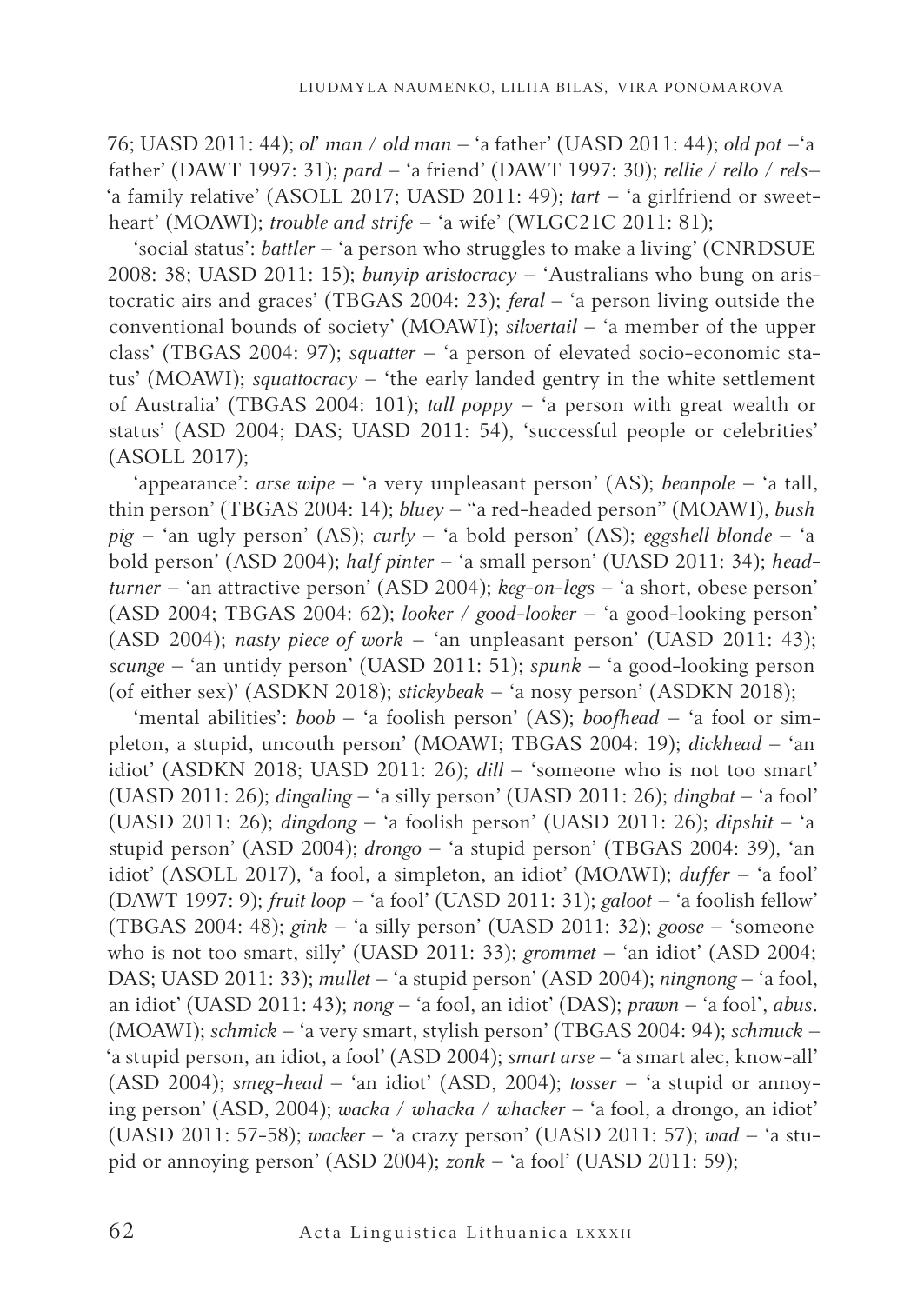'behaviour': *arse-licker* / *boot-licker* – 'a 'yes-man'' (UASD 2011: 15); *bad lot* – 'a dishonest, disreputable person' (ASD 2004); *bogan* – 'an uncultured, boorish or uncouth person' (MOAWI), 'a rough, uncivilized person' (UASD 2011: 19); *brick* – 'a good and reliable person' (TBGAS 2004: 21); *dag* – 'an eccentric, scruffy person' (UASD 2011: 25); *deadshit* – 'an annoying person' (TBGAS 2004: 35); *flake* – 'an eccentric person' (TBGAS 2004: 45); *galah* – 'a loud, rudely behaved person' (TBGAS 2004: 48); *gutless wonder* – 'a cowardly person' (TBGAS 2004: 53); *hoon* – 'someone who displaces antisocial behaviour' (TBGAS 2004: 57); *larrikin* – 'a wild-spirited person who has little regard to the authority' (TBGAS 2004: 65), *mongrel* – 'a dreadful person' (TBGAS 2004: 70); *ripsnorter* – 'an extraordinary person' (TBGAS 2004: 89); *shonk* / *shonky* – 'a dishonest person' (TBGAS 2004: 96); *weirdo* – 'someone who behaves eccentrically' (TBGAS 2004: 118); *wowser* – 'a person whose behaviour is puritanical or prudish, a killjoy' (MOAWI); *yahoo* – 'an unrefined, loutish, uncultivated person' (TBGAS 2004: 122); *yawn* – 'a bore' (TBGAS 2004: 123); *yob* / *yobbo* – 'a slob, a hooligan, a lout' (TBGAS 2004: 123).

Some synonyms of this LSV, besides the basic sema 'inhabitant(s)', also possess several additional semas, i.e.: 'age' + 'gender' – *boiler* – 'an old woman' (AS), *codger* – 'an old man' (AS), *fowl* – 'an old woman'(DAWT 1997: 16); 'appearance' + 'gender' – *bat* – 'an ugly woman' (AS), *nugget* – 'a short muscular man' (ASD 2004), *slapper* – 'an ugly or unrefined girl or woman' (ASD 2004), *wing-nut* – 'a man with protruding ears' (TBGAS 2004: 120); 'behaviour' + 'gender' – '*lair* / *mug lair* / *two-bob lair* / *lairize* – 'a brash, vulgar young man' (TBGAS 2004: 65).

The second group of synonyms is represented by slang words formed by means of: affixation – *Easterner*, *looker, good-looker*, *top ender*; clipping – *abo, boong*, *hoon*, *rel*; clipping + affixation (so-called *hypocoristic shortening*) by adding suffixes -*a*, -*o*, -*ie* – *rello*, *bushie*, *rellie*, *swaggie*, *westie*, *wrinkie*; compounding – *battleaxe*, *cockroach*, *dingbat*, *magpie*, *swagman*; compounding + affixation – *mainlander*, *Sydneysider*; compounding + clipping + affixation – *whitefella*; blending – *squattocracy* (*squatter* + *aristocracy*). Some slang words originated by transference of meaning in a form of: periphrasis on the basis of a particular feature of an object – *ankle biter*, *apple eater*, *banana bender*, *bit of muslin*, *cabbage patcher*, *cane toad*, *crow eater* / *pie eater*, *gumsucker*, *kiddiewink*, *old pot*, *rug rats*; antonomasia – *bruce*, *Jane*, *Joe Bloggs*, *Joe Blow*, *Mexican*, *ocker*, *sheila*, *Zorba*; metonymy – *skirt*; metaphor – *bat*, *battleaxe*, *beanpole*, *brick*, *boiler*, *curly*, *eggshell blonde*, *fowl*, *galah*, *half pinter*, *head-turner*, *keg-on-legs*, *nipper*, *sandgroper*, *stickybeak*, *wing-nut*. The semantic traits that facilitate the process of metaphorization are the following: 'colour' – *bluey*, *eggshell blonde*; 'appearance' – *bat, boofhead, bush pig*, *stickybeak*; 'social status' – *battler*; 'size' – *half*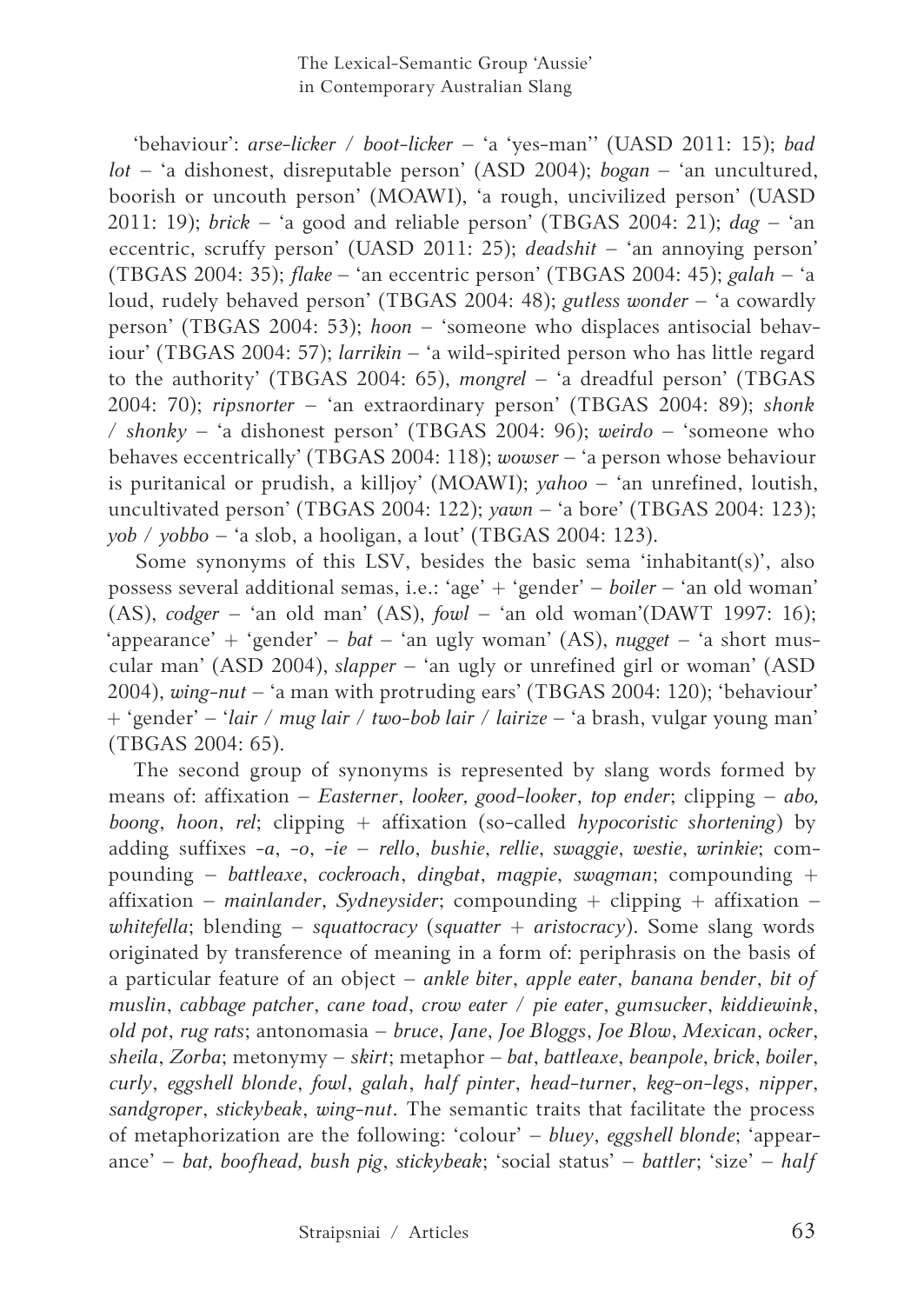*pinter*, *keg-on-legs*; 'age' – *ol' cheese*, *oldies, olds*, *ol' man*; 'material' – *brick*; 'function' – *boiler*, *cook*, *nipper*. The others were formed by alliteration: *ridgy didge*, *whipper-snapper*; assonance: *true blue*; rhyming (so-called *rhyming slang*): *ball and chain* (Jane), *billy lid* / *tin lid* (kid), *cheese & kisses* (misses), *mark foy* (boy), *tin plate* (mate), *trouble and strife* (wife), *twist and twirl* (girl); ablaut / gradation (phonetically varied twin forms): *dingdong*, *ningnong*; onomatopoeia: *dingaling*, *dingbat*, *geebung*, *wowser*; allusion: *yahoo* (an imagery race of brutes created by J. Swift in *Gulliver's Travels*, 1726).

Certain common slang words that originated from proper names have their historical background: *bruce* – 'a man', as in the Monty Python's sketch where all the Australians were named Bruce (UASD 2011: 19); *ocker* was initially applied only to men named *Oscar* (1920's) but its meaning extended to all men during the 20<sup>th</sup> century (MOAWI); *sheila* derives from the proper name *Sheila*; it initially referred to a woman of Irish origin, but since the 19<sup>th</sup> century onwards – to any woman or girl (MOAWI).

Slang words that nominate citizens from particular parts of Australia have the following explanations of their origin: *apple eater* is "someone from Tasmania where apples are the first of the primary products" (AS); *banana bender* is based on association with banana-growing industry in tropical Queensland ('Banana land') (MOAWI); *cabbage patcher* is "a citizen from Victoria state that is called the *Garden state* or *Cabbage Patch* because of its small size" (Povah 2013); *crow eaters* are the settlers who from the necessity ate some crows disguised as 'mount backer pheasants' (Povah 2013); *cane toad* is "a Queenslander named after the influx of the massive amounts of cane toads that appeared in this state from 1940 to 1980 in five-year intervals" (AS); *gumsucker* was applied to all colonials for their pastime of sucking sweet gum from some species of wattle; now it refers solely to Victorians (Povah 2013); *sandgroper* refers to the residents of Western Australia, "a nickname possibly received after the burrowing insect found in the land rich in sand" (CSBBCM 2016).

Only some four synonyms have been found to the third meaning / LSV 'Australian English' (the basic sema 'language'). They are: *Ozspeak* – 'Australian vernacular' (AGL); *Ozwords* – 'Australian vernacular' (Gwynn 2014); *strine* – 'Australian English' (DAS), 'Aussi English' (AS), 'stereotypical Australian accent' (WLGC21C 2011: 79), 'Australian slang and pronunciation' (ASDKN 2018; UASD 2011: 53), 'Australian vernacular' (AGL).

The major ways of forming synonyms in this group are shortening (in a form of syncope) – *strine* (from *Australian*) and compounding – *Ozspeak*, *Ozwords.*  The word *strine* was popularized by professor Afferbeck Lauder's book *Let Stalk Strine* published in Sydney in 1966.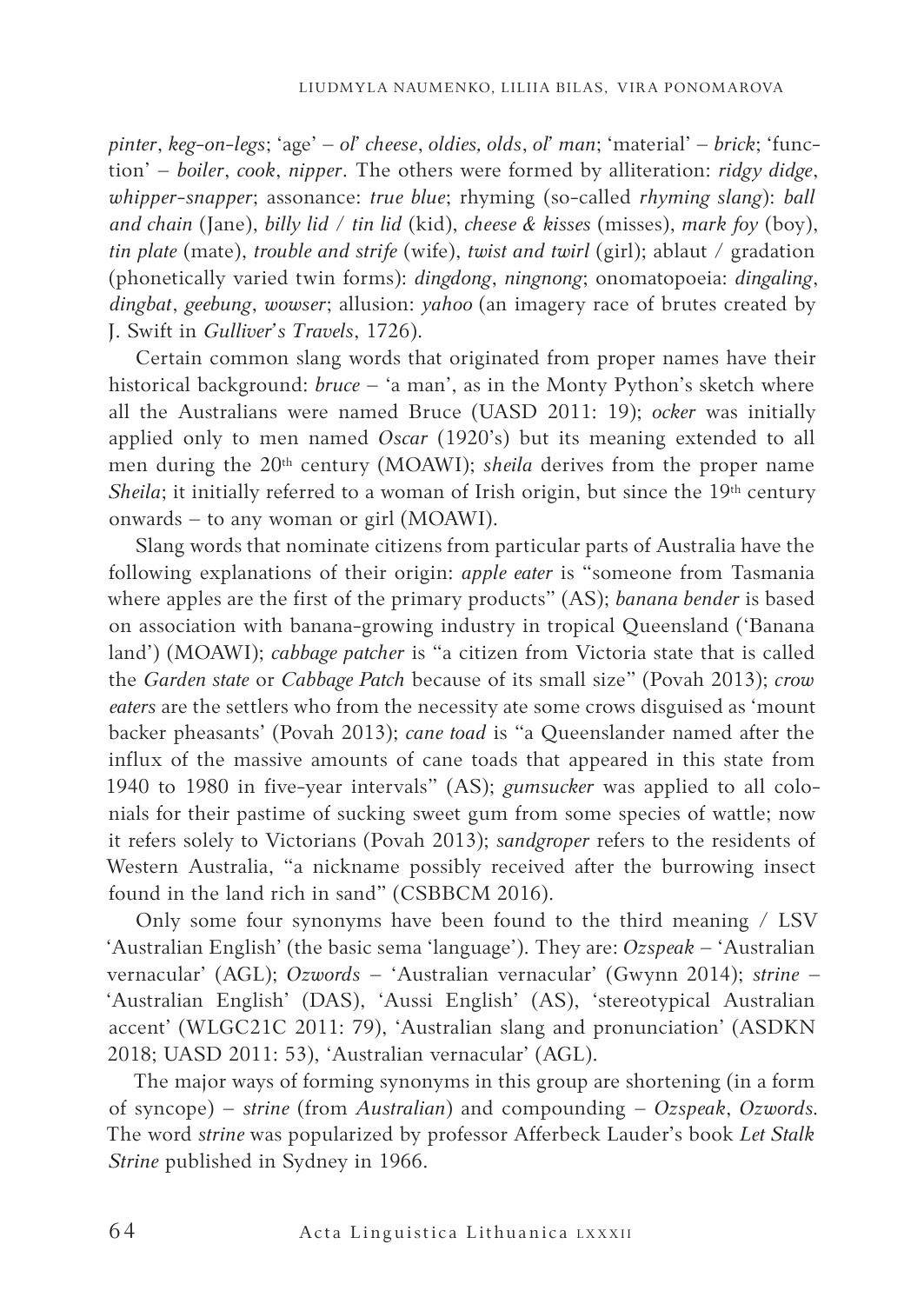The fourth meaning / LSV 'Australian dollar' (the basic sema 'money') forms a row of synonyms represented by 45 lexical units: *axle grease* – 'money' (UASD 2011: 15); *bickies, bikkies / big bickies* – 'a lot of money' (AS; ASD 2004; TBGAS 2004: 15; UASD 2011: 17); *big notes* – 'large sums of money' (MOAWI); *big sugar* – 'big money' (DAWT 1997: 8); (*blue*) *bond* – 'a deposit' (ASOLL 2017); *blue swimmer / crab* – 'a \$10 note' (CNRDSUE 2008: 46); *boodle* – 'money' (DAWT 1997: 8); *brass* – 'a coin' (DAWT 1997: 9); *bread and honey* – 'money' (WLGC21C 2011: 81); *dosh* – 'money' (AS); *dough* – 'money' (ASD 2004; DAWT 1997: 14); *fiver, deep sea diver*, *sky diver –* 'a \$5 note' (ECACSN; STMCD); *folding stuff* – 'money (notes & coins)' (AS); *grey nurse* – 'a \$100 note' (TBGAS 2004: 53); *lobster* / *red lobster, redback & rusky* – 'a \$20 note' (ECACSN; STMCD); *moola*, *moolah* – 'money' (ASD 2004); *motza, motsa*, *motser*, *motzer* – 'a large amount of money' (TBGAS 2004: 71), 'a large sum of money; a fortune' (MOAWI); *Oxford scholars* – 'dollars' (ASOLL 2017); *pineapple* / *big pineapple* – 'a \$50 note' (ECACSN; STMCD); *pony* – '25 pounds' (DAWT 1997: 30); *pot* – 'a sum of money' (DAWT 1997: 31); *prawn* – 'a \$5 note' (ECACSN); *quid, quid fiddly, saucepan* – 'originally one pound sterling, now one dollar' (AS; STMCD); *razoo* / *arse razoo* / *brass razoo* – 'a non-existing coin of trivial value' (AS; MOAWI); *redback* – 'an Australian \$20 note' (BASD 2020; TBGAS 2004: 88); *rhodes scholar* – 'a dollar' (UASD 2011: 49); *score* – 'a sum of 20 dollars' (ASD 2004); *slab* – 'a thousand dollars, \$1000' (ASD 2004); *stuff* – 'a coin' (DAWT 1997: 36); *sugar* – 'money' (DAWT 1997: 36); *the needles* – 'money' (DAWT 1997: 28); *tin* – 'money' (DAWT 1997: 37); *zac*, *zack* – 'a sixpence' (ASDKN 2008; DAWT 1997: 43).

The major ways of forming slang words in the fourth group of synonyms are periphrasis – *axle grease*, *folding stuff*; metaphor on the basis of semantic traits 'colour' – (*blue*) *crab* / *blue swimmer* ('blue'), *grey nurse* ('between 1984-1994 a \$100 note had a grey colour'), *lobster* ('red'), *pineapple* ('yellow'), *prawn* ('pink') and 'material' – *brass*, *tin*; alliteration – *redback & rusky* and rhyming: *bread and honey* (money), *fiver, deep sea diver*, *sky diver* (diver), *Oxford scholars* (dollars), *rhodes scholar* (dollar), *saucepan lid/quid* (quid).

## 2.5. Results

The conducted research permits to formulate the following statements: a) Australian English is represented by *Standard AusE*, *varieties of aboriginal English*, and *ethnocultural AusE dialects*; b) *Standard Australian* has certain peculiarities, like variations in the meaning of English words, unique words and aboriginal borrowings; c) Australian slang (also *strine*) is the informal language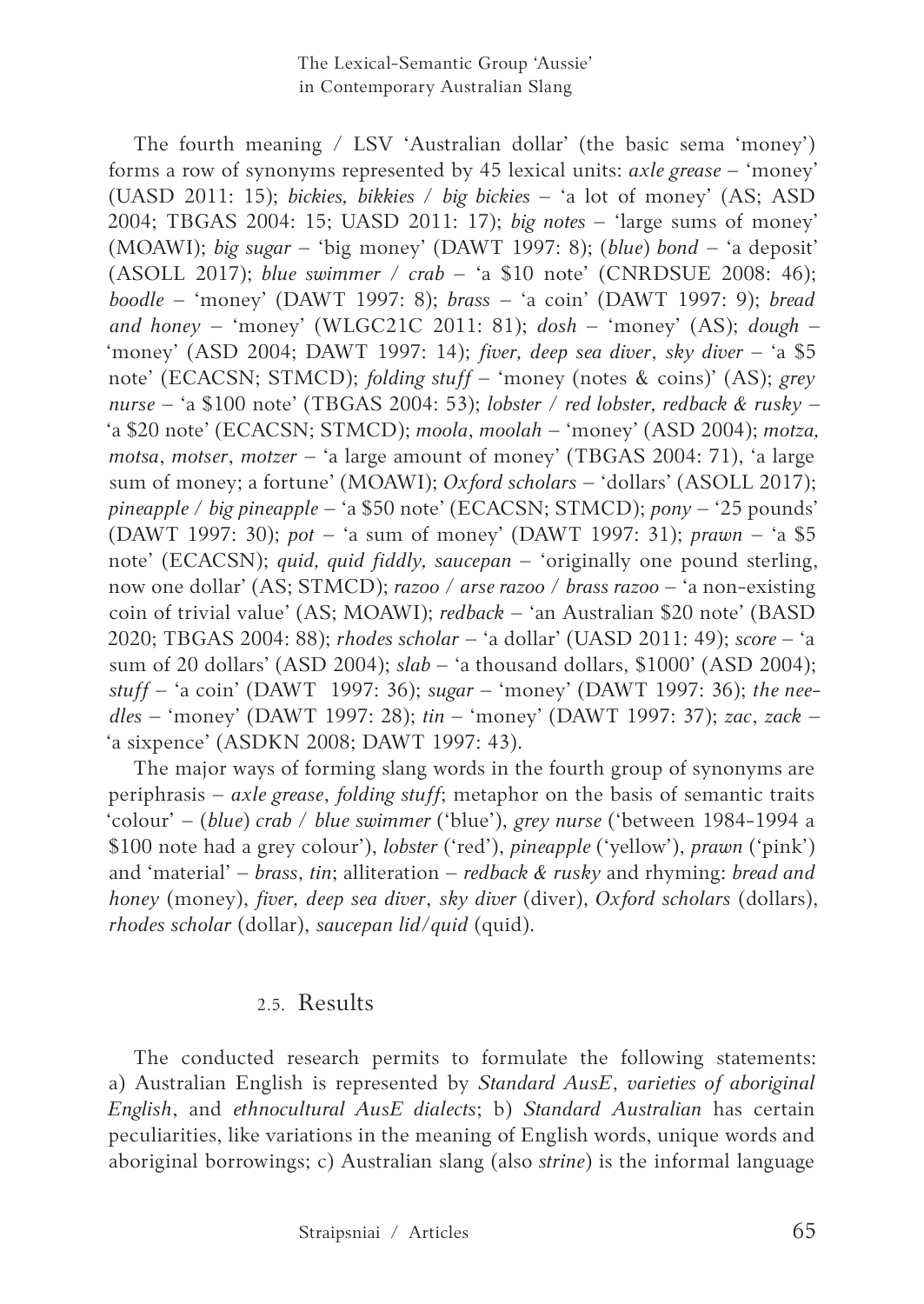of the rebellious subculture which is full of specific abbreviations, profanities and vulgarisms; d) Aussie slang is formed on the basis of particular concepts that organise its lexical-semantic fields, and the latter split into smaller units – thematic and lexical-semantic groups; e) lexical-semantic groups are organised on the basis of polysemantic words whose LSVs form certain synonymous rows.

## 3. CONCLUSION AND PERSPECTIVE

Australian English is a separate regional dialect whose specific features are determined by several factors: distant location from the parent country, specific historical development of the society, an influx of immigrants from different parts of the world, local aboriginal culture, a system of education and cultural life, development of one's own literature tradition, an interest in aboriginal languages, customs and traditions of the indigenous population, self-consciousness as a true independent nation. The Australian vernacular *strine* that originated from Cockney slang, the Irish dialect and local aboriginal languages is an informal, humorous, metaphoric sublanguage that reflects the originality of the country.

In the process of the research it has been ascertained that the lexeme *Aussie* has four meanings in Australian slang: the main one – 'Australia' (the basic sema 'country'), the derivative ones – 'an Australian' / 'Australian people' (the basic sema 'inhabitant(s)'), 'Australian English' (the basic sema 'language'), 'Australian dollar' (the basic sema 'money'). The main and derivative meanings are in lexical-semantic relations 'the whole – the part'. Each meaning forms a synonymous row represented by different slang nominations in the following numerical representation: 'Australia' – 13, 'an Australian' – 170, 'Australian English' – 4, 'Australian dollar' – 45 lexical units.

The synonyms in a form of words and word combinations have different ways of their formation – by affixation, compounding or both, clipping, abbreviation, hypocoristic shortening, blending, iteration. They underwent various naming processes, i.e.: periphrasis, metaphoric or metonymic transference, antonomasia, alliteration, assonance, onomatopoeia, rhyming, ablaut / gradation, allusion. Certain synonyms also include particular semantic traits that facilitate the process of their creation – colour, size, material, function, appearance, social status, location, climate, pastime, feeling.

The article opens a perspective for the further study of Australian slang from different points of view: a) historical – transformations during the following periods: colonization of the continent in the  $18<sup>th</sup> - 19<sup>th</sup>$  centuries, the Gold Rush (1850s), the First World War, the post-war immigration (1945-1960s), the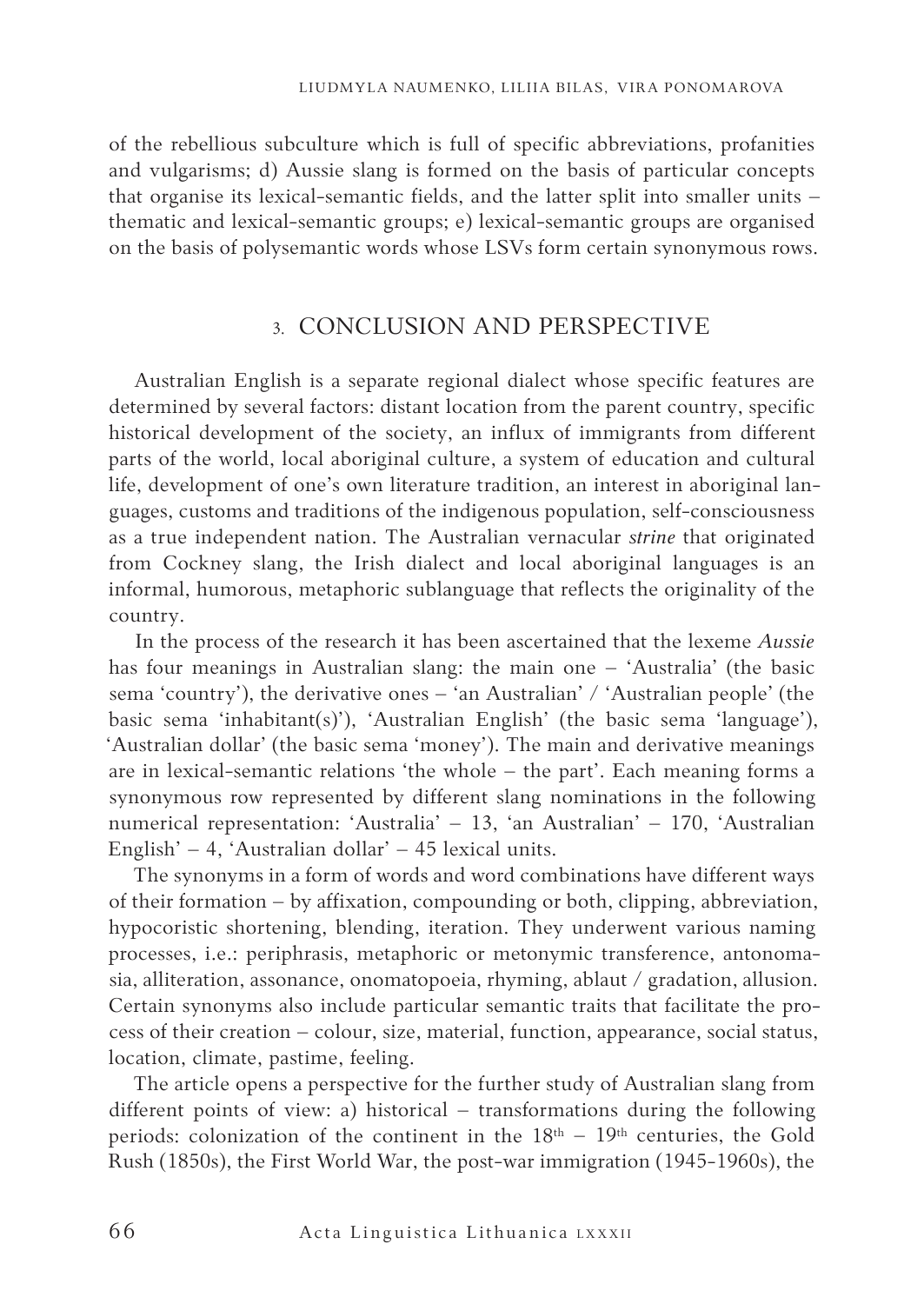late  $20<sup>th</sup>$  – the beginning of the  $21<sup>st</sup>$  centuries; b) linguistic cultural – sources of borrowing slang words from different English dialects, aboriginal and other languages; c) social cultural – origin of slang words in different social spheres and subcultures: politics, business, army, sport, Internet communication, the talk of convicts, teenagers, bushrangers and beachcombers.

## REFERENCES

AGL – *Australian Guide to Language*. Available at: https://www.justlanded.com [Accessed 5 March 2020].

AS – *Australian Slang. Western Australia Now and Then*. Available at: www.wano. wandthen.com [Accessed 7 March 2020].

ASD – *Aussie Slang Dictionary*, 2004. Available at: www.modernisms.tripod.com/ group/id15.html [Accessed 3 March 2020].

ASDKN – *Australian Slang [Dictionary]. Koala Net*. Updated 2018. Available at: www. koalanet.com.au/australian-slang.html [Accessed 9 March 2020].

ASOLL – *Australian Slang and Other Local Lingo*. Sydney Concierge. March 14, 2017. Available at: https://www.sydney.concierge.com.au/australian-slang-dictionary [Accessed 2 March 2020].

BASD – *Browse the Aussie Slang Dictionary. Australia Day*, 2020 [Online]. Available at: www.australiaday.com.au [Accessed 10 March 2020].

Bernard J. R. L. 1969: On the Uniformity of Australian English. – *Orbis* 18, 62-73.

Bilas Liliia 2017: Some Peculiarities of Australian English in the Frame of Lingua-Cultural Studies. *Scientific Research Priorities – 2017: theoretical and practical value: Proceedings of International Scientific Conference*, 22–23 June, Nowy Sącz, Poland: Nowy Sącz: National-Lois University, 37–38.

Burridge Kate, Mulder Jean Gail 1999: *English in Australia and New Zealand: an introduction to its history, structure and use*, Oxford: Oxford University Press.

CNPDSUE – *Concise New Partridge Dictionary of Slang and Unconventional English*, T. Dalzell, T. Victor (eds.), London, N. Y.: Routledge, 2008.

Collins Peter 2012: *Australian English: Its Evolution and Current State: University of New South Wales*. Available at: https://ejournals.epublishing.ekt.gr/article.pdf [Accessed 3 Febr. 2020].

Cox Felicity 2006: Australian English Pronunciation into the 21st Century. – *Prospect* 21. 1, 3–21.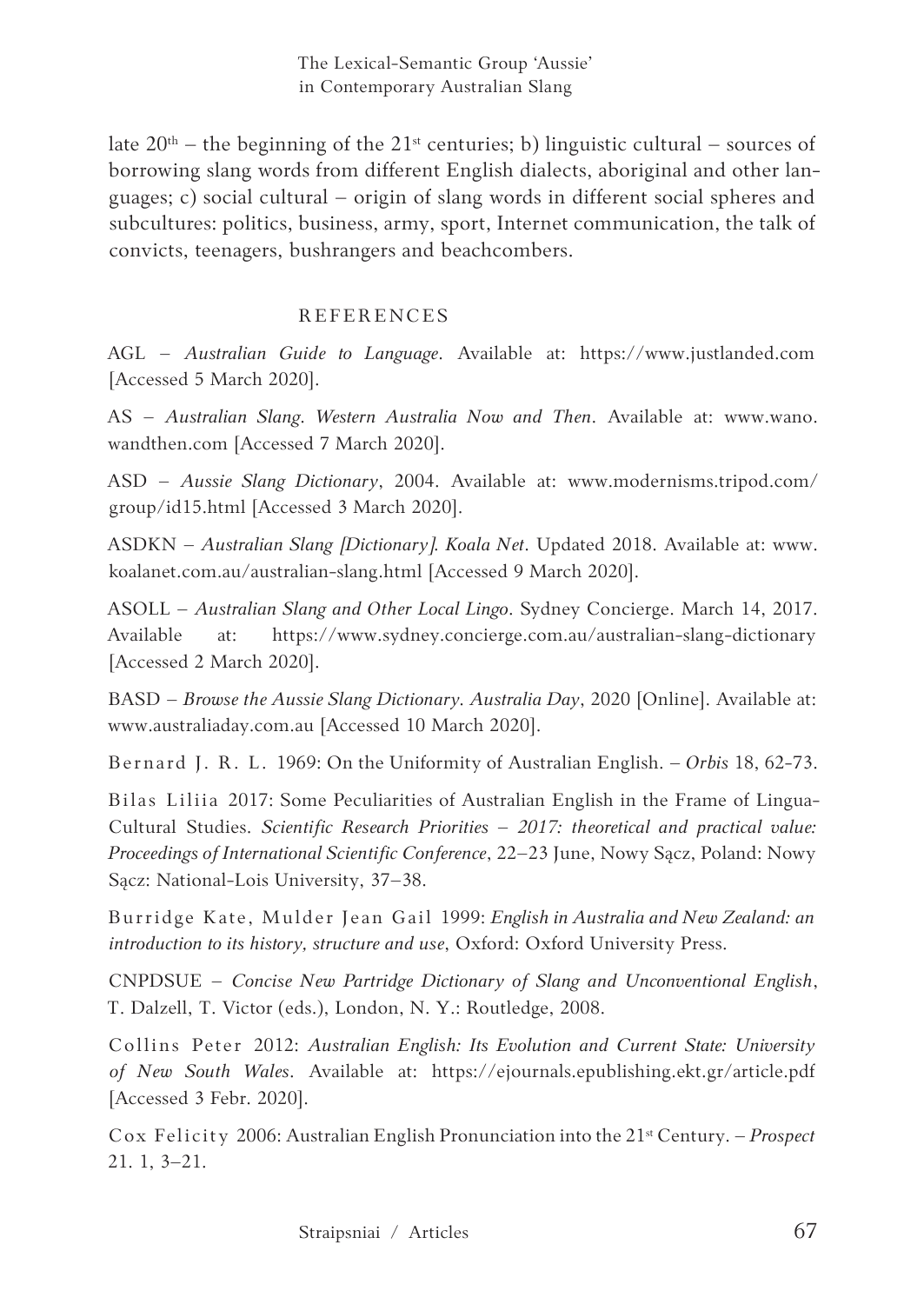CSBBCM – *Crow-eaters, Sandgropers, Banana benders, Cornstalks and More*. Posted on 16 Feb., 2016. Available at: https://www.lonetester.com/2016/02/crow-eater [Accessed 3 March 2020].

DAS – *Dictionary of Australian Slang*. Available at: www.australiatravelsearch.com.au/ trc/slang.html [Accessed 5 March 2020].

DAWT – *A Dictionary of Australian Words and Terms*, By G. W. Lawson, Sydney: University of Sydney Library, 1997.

ECACSN – *Ever Colourful Australian Currency Slang Nicknames*. Available at: https:// www.noteworthy-collectibles.com [Accessed 7 March 2020].

Gwynn Mark 2014: Holey Dollars to Grey Nurses. – *Ozwords*, Newsletter: Oxford University Press Australia. Available at: https://www.Ozwords.org [Accessed 5 Febr. 2020].

Hampshire David 2010: *Living and working in Australia*, 8th ed., Sydney: International Press Softcom.

Кrеkhnо Тetiana 2005: Istoriya leksyko-semantycnogo polia "platy-podatky-povynnosti" v ukrainskiy movi ХУ-ХУІІІ stolit (na маterialakh ukrainskikh pamiatok): thesis synopsis. 10.02.01 – *Ukrainska mova*, Kharkiv: KNU imeni V. N. Karazina.

Levitskiy Viktor 2012: *Semaseologiya: A monograph for young researchers*, 2nd ed, Vinnytsa: Nova Knyha.

Maurer David 2020: *Slang. Encyclopedia Britannica*. Updated 20 Febr. 2020. Available at: https://ww.brinannica.com/ topic/slang [Accessed 7 Febr. 2020].

MOAWI – *Meanings and Origins of Australian Words and Idioms*. Available at: https:// slll.cass.anu.edu.ua/centres/and/ meanings-origins [Accessed 9 March 2020].

Moore Bruce 2008: *Speaking our Language: The Story of Australian English*, Melbourne: Oxford University Press.

Parashchuk Valentyna 2014: Leksychni zasobu verbalizatsiyi etnolingvoculturnogo typazhu Avstralian Person / Avstraliyets. – *Naukovi zapysky KDPU*. Seriya. Filologichni nauky (movoznavstvo) 129, 81–86.

Povah Frank, Middleton Amy 2013: *Slang: What Aussies call other Aussies*, May 16, 2013. Available at: https://www.australiangeographic.com.au [Accessed 3 Febr. 2020].

Saussure Ferdinand de 1916: *Course in General Linguistics*, Ch. Bally, A. Sechehaye (eds.), Translated by W. Baskin, N.Y., Toronto, London: McGraw-Hill.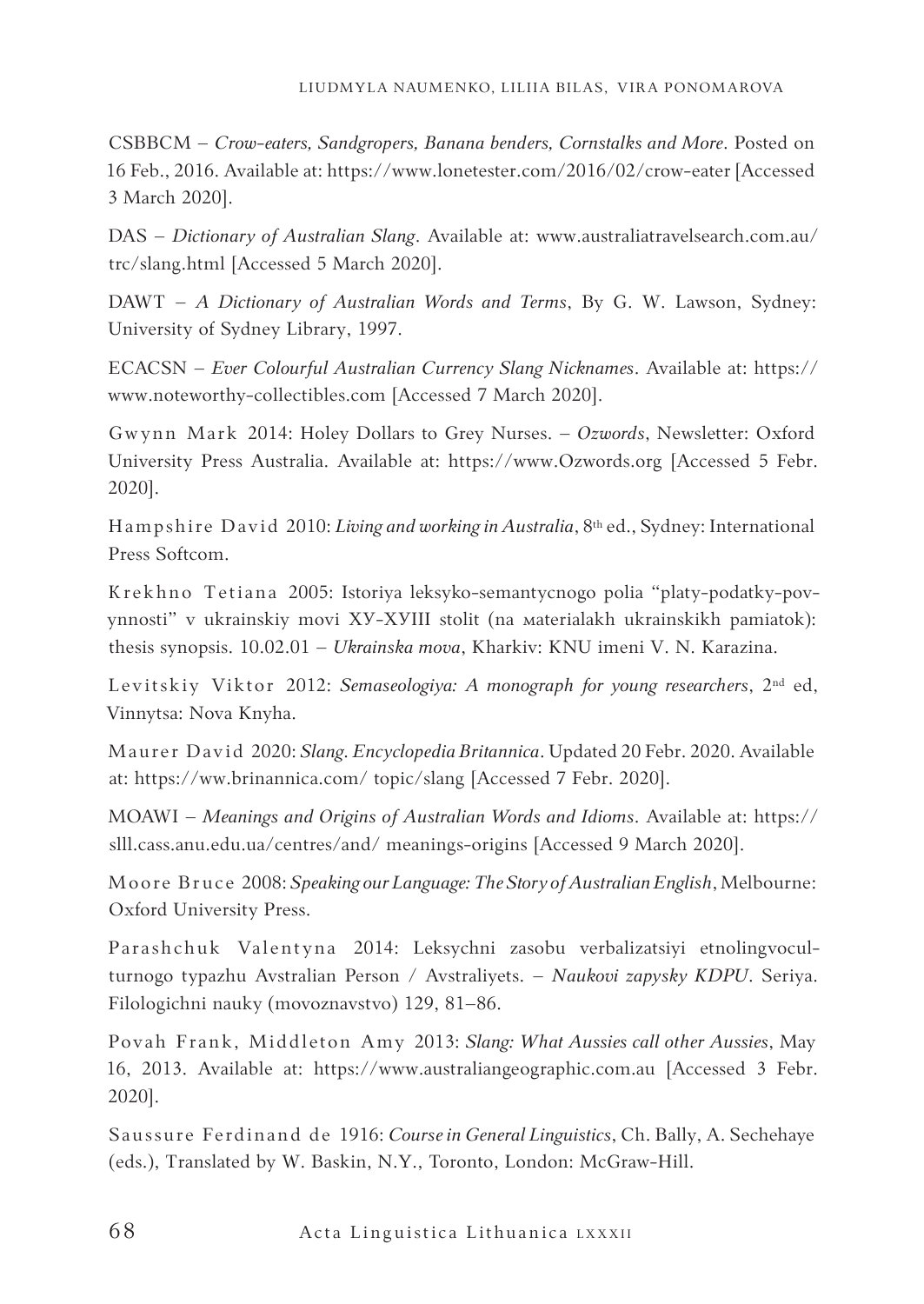Stavyts'ka Lesia 2005: *Аrgo, jargon, sleng: Sotsialna dyferentsiatsiya ukrainskoyi movy: A monograph*, Kyiv: Кrytykа.

STMCD – *Slang Terms for Money. Current Denominations*. Available at: https://en.wikipedia.org [Accessed 10 March 2020].

TBGAS – *The True Blue Guide to Australian Slang*, Ed. by J. Hunter, Sydney: New Holland Publishing, 2004.

UASD – *The Ultimate Aussie Slang Dictionary*, 2011. Available at: www.bunburybackpackers.com.au [Accessed 11 March 2020].

Ufimtseva Аnna 2002: *Leksicheskoye znacheniye: Printsyp semiologicheskogo opisaniya*, Моscow: Naukа.

Vasiliev Leonid 1971: Teoriya semanticheskikh poley. – *Voprosy yazykoznaniya* 5, 105–113.

WLGC21C – Word up. A Lexicon and Guide to Communication in the 21<sup>st</sup> Century, By M. McCrindle, E. Wolfinger, Canberra: Halstead Press, 2011.

3TAA – *The 3 Types of Australian Accents*, Posted on: Apr. 18, 2018. Available at: https://www.atmc.social/posts/the-3-types-of-australian-accents [Accessed 13 March 2020].

3TAADB – *The 3 Types of Australian Accents. Dialect Blog*, Posted on: June 10, 2011. Available at: www.dialectblog.com/2011/07/10/type-of-australian-accents [Accessed 13 March 2020].

100ASWP – *100 Australian Slang Words and Phrases*, Updated 2020. Available at: https://ielts.com.ua [Accessed 12 March 2020].

125ASWP – *125 Australian Slang Words and Phrases. A Beginner's Guide to Aussie Slang*, By A. Jones, 2015. Available at: https://nomadsworld.com/aussie-slang [Accessed 15 March 2020].

## Leksinė-semantinė "Aussie" grupė šiuolaikiniame Australijos slenge

## SANTRAUKA

Straipsnyje nagrinėjama nepelnytai apleisto kalbinio reiškinio, t. y. Australijos slengo, kuris apibūdina kasdienį bendravimą šiuolaikinėje Australijoje, problema. Straipsnio tikslas – ištirti leksinę-semantinę grupę "Aussie" šiuolaikiniame Australijos slenge. Straipsnio siekiniai yra nustatyti leksemos "Aussie" semantinę struktūrą ir jos leksinių-semantinių